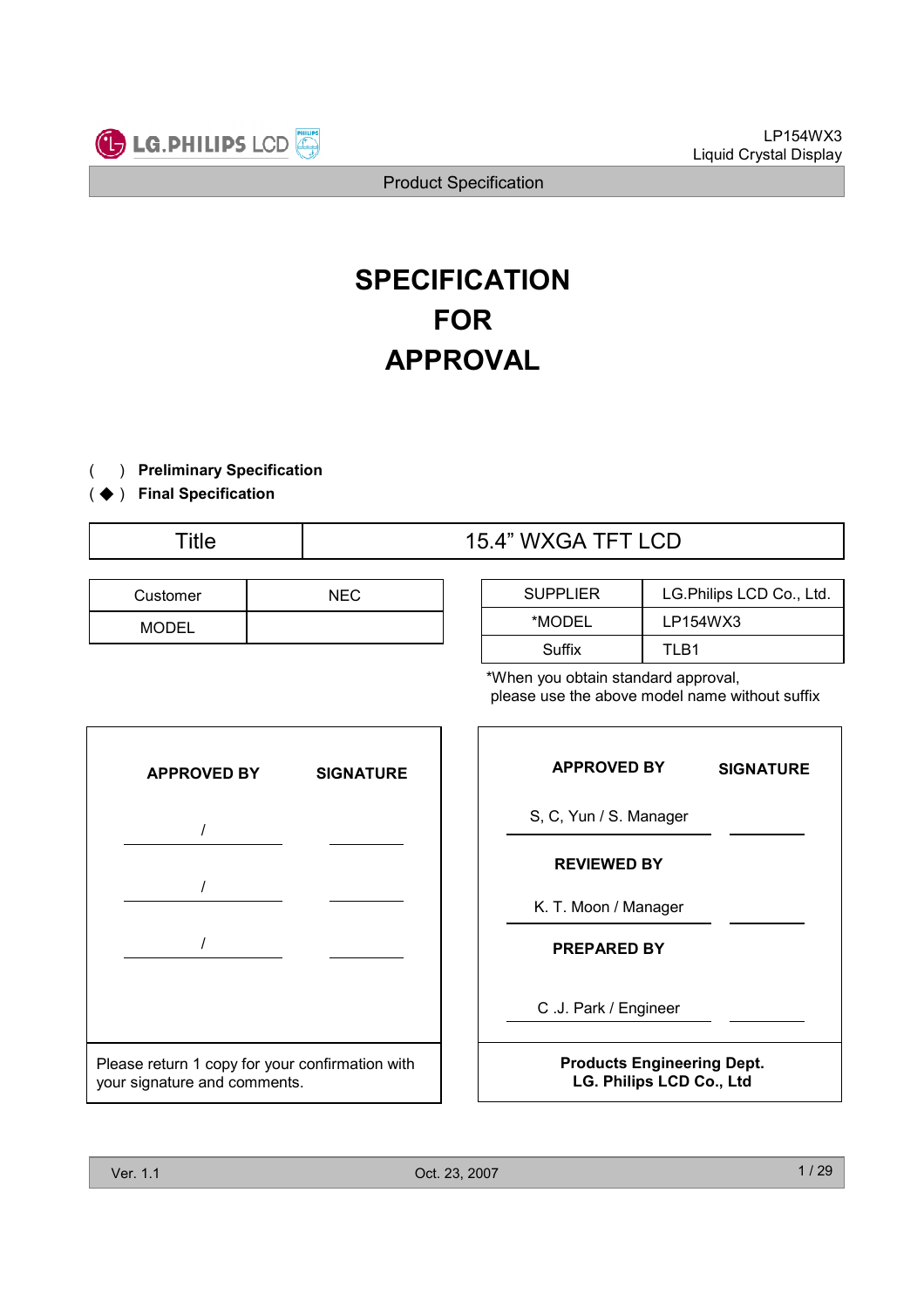

# **Contents**

| <b>No</b> | <b>ITEM</b>                                                | Page           |
|-----------|------------------------------------------------------------|----------------|
|           | <b>COVER</b>                                               | 1              |
|           | <b>CONTENTS</b>                                            | $\overline{2}$ |
|           | <b>RECORD OF REVISIONS</b>                                 | 3              |
| 1         | <b>GENERAL DESCRIPTION</b>                                 | 4              |
| 2         | ABSOLUTE MAXIMUM RATINGS                                   | 5              |
| 3         | ELECTRICAL SPECIFICATIONS                                  |                |
| $3 - 1$   | ELECTRICAL CHARACTREISTICS                                 | 6              |
| $3 - 2$   | <b>INTERFACE CONNECTIONS</b>                               | 9              |
| $3-3$     | LVDS SIGNAL TIMING SPECIFICATIONS                          | 10             |
| $3 - 4$   | SIGNAL TIMING SPECIFICATIONS                               | 13             |
| $3-5$     | SIGNAL TIMING WAVEFORMS                                    | 13             |
| $3-6$     | <b>COLOR INPUT DATA REFERNECE</b>                          | 14             |
| $3 - 7$   | POWER SEQUENCE                                             | 15             |
| 4         | OPTICAL SFECIFICATIONS                                     | 16             |
| 5         | MECHANICAL CHARACTERISTICS                                 | 19             |
| 6         | <b>RELIABLITY</b>                                          | 26             |
| 7         | INTERNATIONAL STANDARDS                                    | 27             |
| $7-1$     | <b>SAFETY</b>                                              |                |
| $7 - 2$   | EMC                                                        |                |
| 8         | <b>PACKING</b>                                             | 28             |
| $8-1$     | DESIGNATION OF LOT MARK                                    |                |
| $8 - 2$   | <b>PACKING FORM</b>                                        |                |
| 9         | <b>PRECAUTIONS</b>                                         | 29             |
| Α         | IX. Enhanced Extended Display Identification Data<br>APPEN | 31             |
|           |                                                            |                |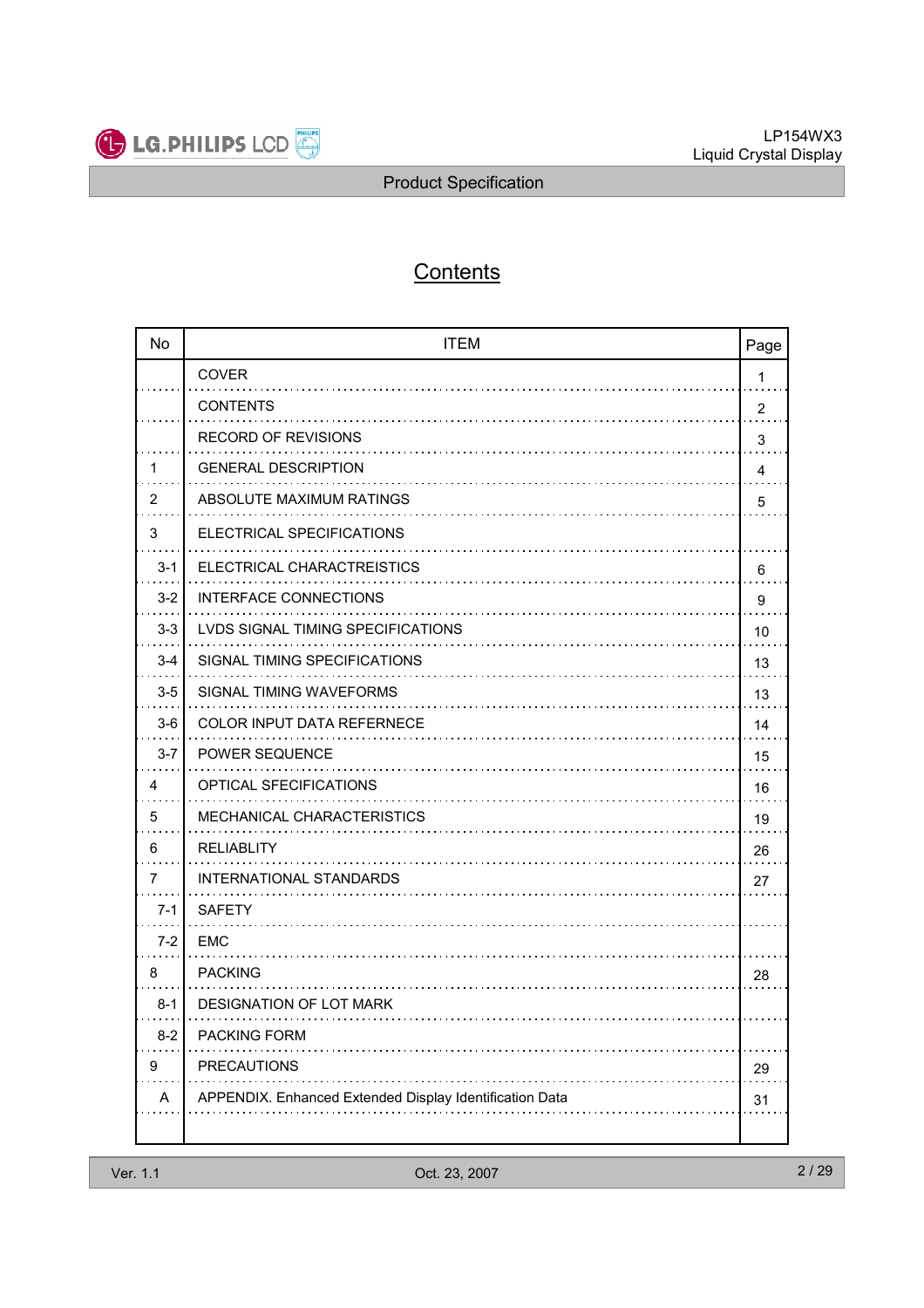

# RECORD OF REVISIONS

| <b>Revision No</b> | <b>Revision Date</b> | Page           | Description                                                                                                                |     |
|--------------------|----------------------|----------------|----------------------------------------------------------------------------------------------------------------------------|-----|
| 0.0                | Aug. 08. 2007        | $\frac{1}{2}$  | <b>First Draft</b>                                                                                                         | 0.0 |
| 0.1                |                      | $\overline{4}$ | Insert the "2Lamp"                                                                                                         |     |
|                    |                      |                | Insert the "2H Glare"                                                                                                      |     |
|                    |                      |                | Change the Vertical dimension : 222(V, Typ.) $\rightarrow$ 225(V, Typ.)                                                    |     |
|                    |                      | 6              | Change the Power Supply Input Current<br>: 280(Min.),340(Typ.),400(Max.) $\rightarrow$ 340(Min.),400(Typ.),460(Max.)       |     |
|                    |                      |                | Change the Power Consumption<br>: 1.12(Typ.), 1,32(Max.) $\rightarrow$ 1.32(Typ.), 1,52(Max.)                              |     |
|                    |                      |                | Change the measurement pattern of power consumption<br>: Mosaic pattern $\rightarrow$ Black pattern                        |     |
|                    |                      | 9              | Erase the "IS100-C30R-C15, UJU Elec."                                                                                      |     |
|                    |                      | 11             | Erase the "LVDS 2 Port"                                                                                                    |     |
|                    |                      | 15             | Change the Minimum Spec. of luminance: $250$ nit $\rightarrow$ 260nit                                                      |     |
|                    |                      | 20             | Update connector dimension (110.6 $\pm$ 1.0 $\rightarrow$ 125.1 $\pm$ 1.0)                                                 |     |
|                    |                      | $30 - 32$      | Update EDID(71MHz $\rightarrow$ 71.25MHz)                                                                                  | 0.1 |
| 0.2                | Sep. 21. 2007        | 6              | Add the power consumption at max.-2dot pattern.<br>: $1.32$ (Typ.), $1,52$ (Max.) $\rightarrow 1.37$ (Typ.), $1,57$ (Max.) |     |
|                    |                      |                | Insert the PWM frequency of inverter.                                                                                      |     |
|                    |                      | 12             | Change the main clock frequency: $71MHz \rightarrow 71.25MHz$                                                              |     |
|                    |                      |                | Delete appendix of mechanical recommendation.                                                                              |     |
|                    |                      | 15             | Add the Color coordinate of RGB.                                                                                           |     |
|                    |                      | 27             | Update the EDID (color coordinate, Product code: $0000 \rightarrow 011C$ )                                                 | 0.2 |
|                    |                      | 29             | Update the EDID (Checksum: $2A \rightarrow 20$ )                                                                           |     |
| 1.0                | Oct. 2. 2007         | 6              | Insert the max. power consumption pattern.                                                                                 | 0.2 |
|                    |                      | 8              | Delete the "by a result of LPL internal test with NEC NBPC system"                                                         |     |
| 1.1                | Oct. 23. 2007        | 20             | Update the rear drawing.                                                                                                   |     |
|                    |                      |                |                                                                                                                            |     |
|                    |                      |                |                                                                                                                            |     |
|                    |                      |                |                                                                                                                            |     |
|                    |                      |                |                                                                                                                            |     |
|                    |                      |                |                                                                                                                            |     |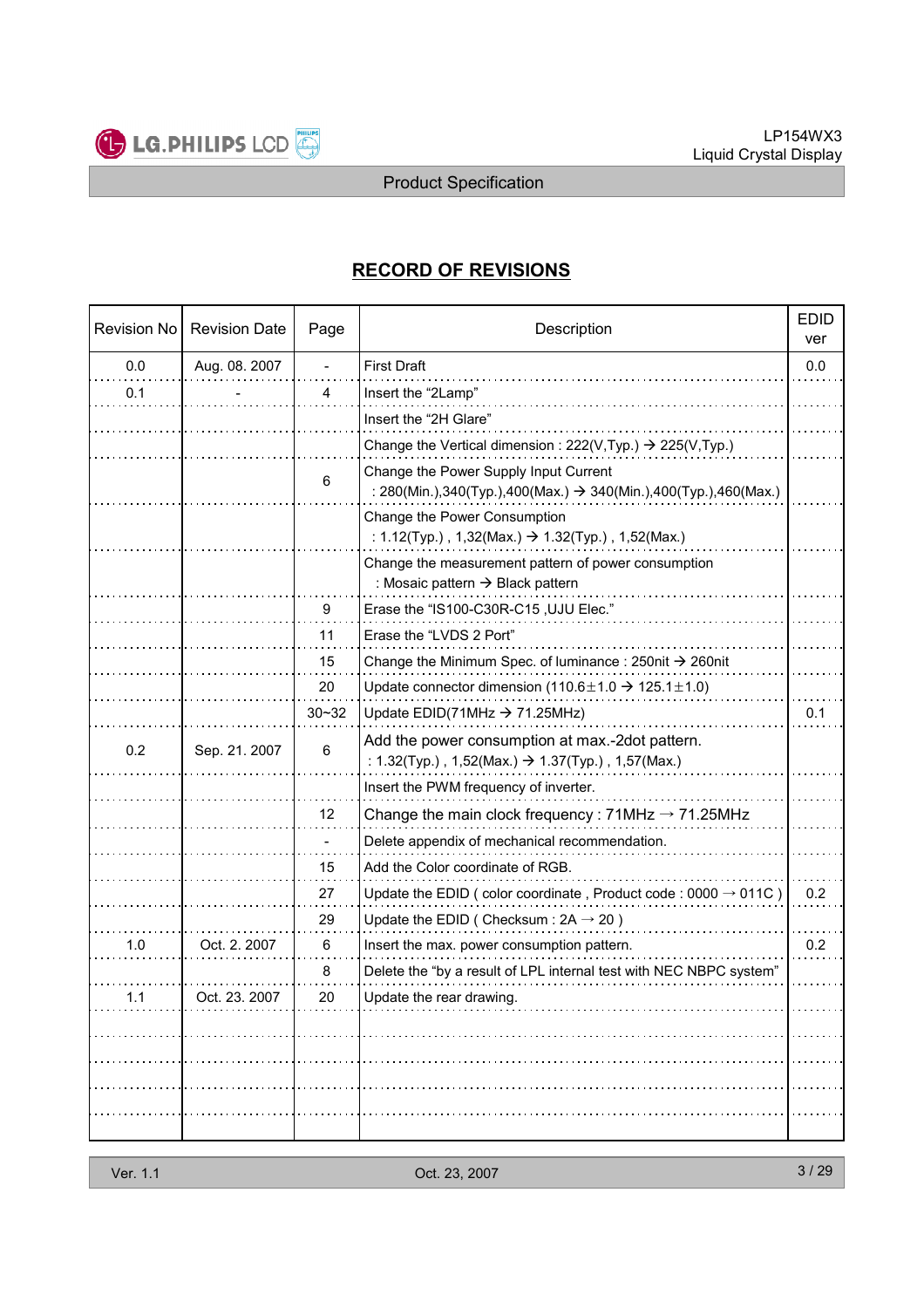

#### 1. General Description

The LP154WX3 is a Color Active Matrix Liquid Crystal Display with an integral Cold Cathode Fluorescent Lamp (CCFL) backlight system. The matrix employs a-Si Thin Film Transistor as the active element. It is a transmissive type display operating in the normally white mode. This TFT-LCD has 15.4 inches diagonally measured active display area with WXGA resolution(800 vertical by 1280 horizontal pixel array). Each pixel is divided into Red, Green and Blue sub-pixels or dots which are arranged in vertical stripes. Gray scale or the brightness of the sub-pixel color is determined with a 6-bit gray scale signal for each dot, thus, presenting a palette of more than 262,144 colors.

The LP154WX3 has been designed to apply the interface method that enables low power, high speed, low EMI.

The LP154WX3 is intended to support applications where thin thickness, low power are critical factors and graphic displays are important. In combination with the vertical arrangement of the sub-pixels, the LP154WX3 characteristics provide an excellent flat display for office automation products such as Notebook PC.



#### General Features

| Active Screen Size            | 15.4 inches diagonal                                                       |
|-------------------------------|----------------------------------------------------------------------------|
| Outline Dimension             | 344.0(H, typ) $\times$ 225.0(V, typ) $\times$ 7.0(D, Max.)[mm]             |
| <b>Pixel Pitch</b>            | 0.25875mm $\times$ 0.25875 mm                                              |
| <b>Pixel Format</b>           | 1280 horiz. By 800 vert. Pixels RGB strip arrangement                      |
| <b>Color Depth</b>            | 6-bit. 262.144 colors                                                      |
| Luminance, White              | 300 cd/m2(Typ., Center 1Point), 2Lamp                                      |
| <b>Power Consumption</b>      | Total 9.8 Watt (Typ.) @ LCM circuit 1.4Watt(Typ.), B/L input 8.4Watt(Typ.) |
| Weight                        | 615g (Max.)                                                                |
| <b>Display Operating Mode</b> | Transmissive mode, normally white                                          |
| Surface Treatment             | Glare 2H                                                                   |
| RoHS Comply                   | Yes                                                                        |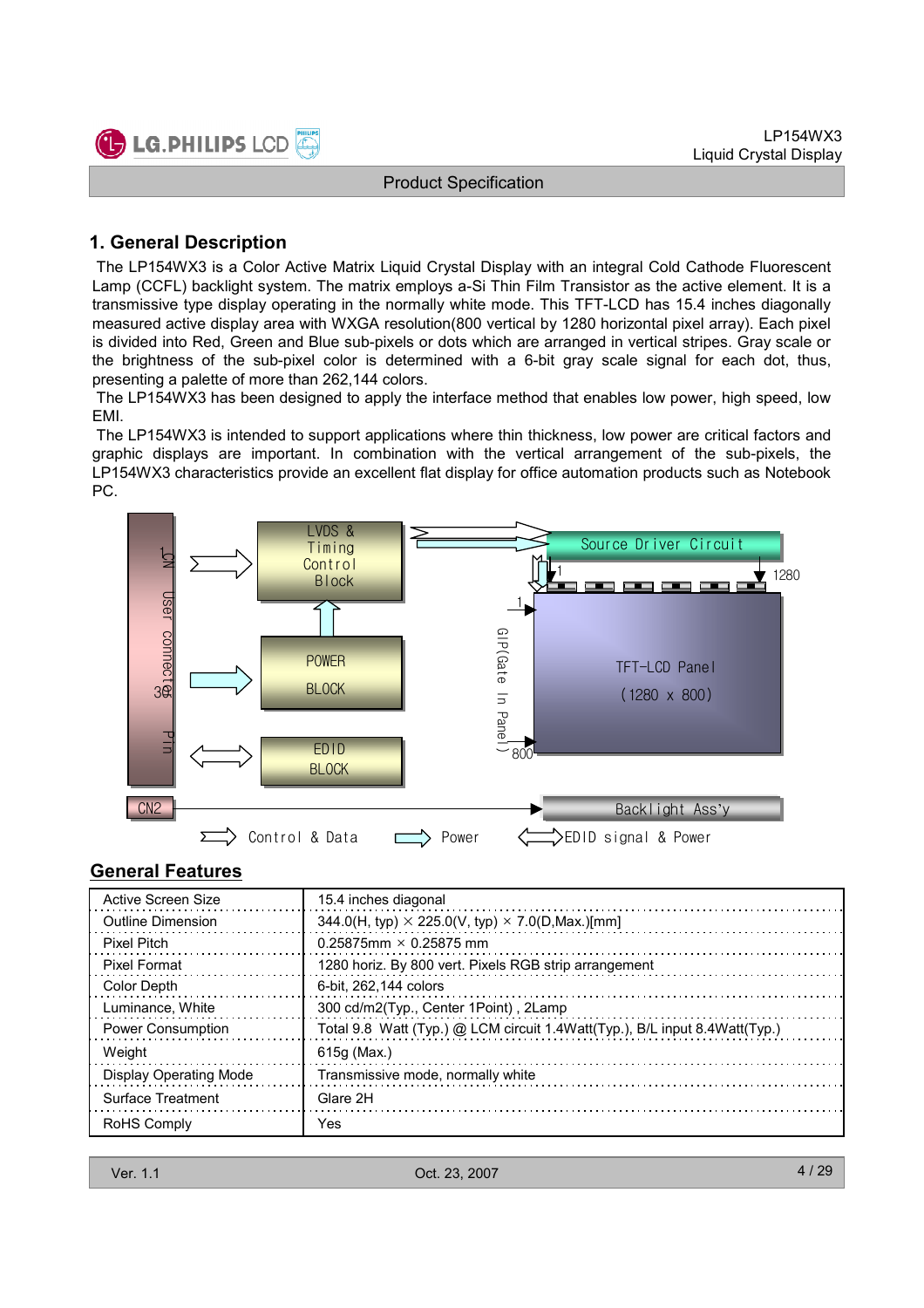

### 2. Absolute Maximum Ratings

The following are maximum values which, if exceeded, may cause faulty operation or damage to the unit.

| Parameter                         | Values      |            |     | Units      | <b>Notes</b>    |  |
|-----------------------------------|-------------|------------|-----|------------|-----------------|--|
|                                   | Symbol      | Min<br>Max |     |            |                 |  |
| Power Input Voltage               | VCC.        | $-0.3$     | 4.0 | <b>Vdc</b> | at 25 $\pm$ 5°C |  |
| <b>Operating Temperature</b>      | Тов         |            | 50  | ം          |                 |  |
| Storage Temperature               | Hst         | $-20$      | 60  | ∘∩         |                 |  |
| <b>Operating Ambient Humidity</b> | <b>HOP</b>  | 10         | 90  | %RH        |                 |  |
| <b>Storage Humidity</b>           | <b>H</b> st | 10         | 90  | %RH        |                 |  |

#### Table 1. ABSOLUTE MAXIMUM RATINGS

Note : 1. Temperature and relative humidity range are shown in the figure below. Wet bulb temperature should be 39°C Max, and no condensation of water.



Dry Bulb Temperature [℃]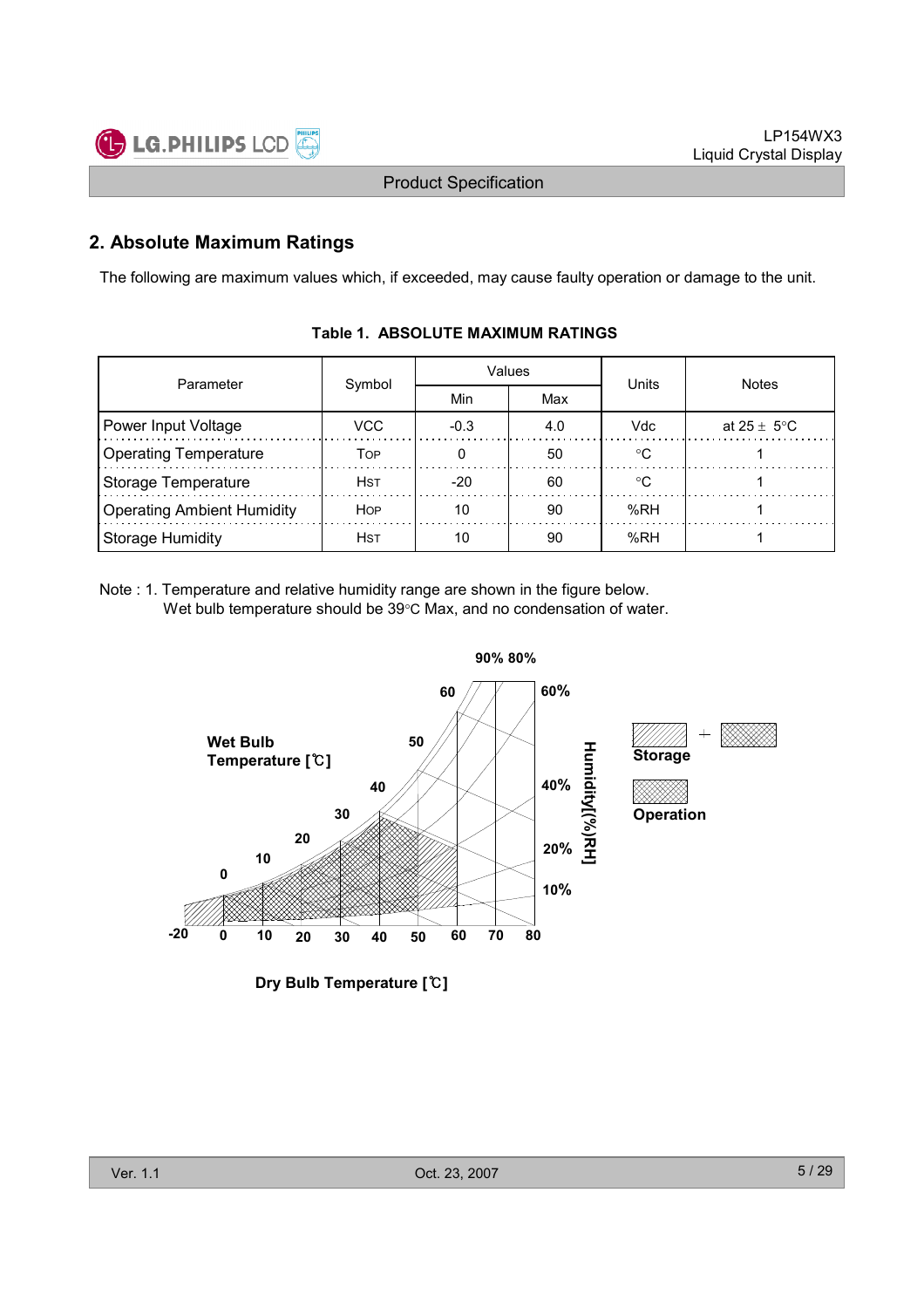

### 3. Electrical Specifications

### 3-1. Electrical Characteristics

The LP154WX3 requires two power inputs. One is employed to power the LCD electronics and to drive the TFT array and liquid crystal. The second input which powers the CCFL, is typically generated by an inverter. The inverter is an external unit to the LCD.

|                                                                          |            |            | Values     |              |                        |    |
|--------------------------------------------------------------------------|------------|------------|------------|--------------|------------------------|----|
| Parameter                                                                | Symbol     | Min        | Typ        | Max          | <b>Notes</b><br>Unit   |    |
| MODULE:                                                                  |            |            |            |              |                        |    |
| Power Supply Input Voltage                                               | <b>VCC</b> | 3.0        | 3.3        | 3.6          | $V_{DC}$               |    |
| Power Supply Input Current                                               | Icc        | 355        | 415        | 475          | mA                     |    |
| Power Consumption                                                        | Pc         |            | 1.37       | 1.57         |                        |    |
| Differential Impedance                                                   | Zm         | 90         | 100        | 110          | <b>Ohm</b>             | 2  |
| $\mathsf{LAMP}$ :                                                        |            |            |            |              |                        |    |
| <b>Operating Voltage</b>                                                 | $V_{BL}$   | 670(6.8mA) | 695(6.0mA) | 835(3.0mA)   | $V_{RMS}$              |    |
| <b>Operating Current</b>                                                 | $I_{BL}$   | 3.0        | 6.0        | 6.8          | $mA_{RMS}$             | 3  |
| Power Consumption                                                        | $P_{BL}$   |            | 4.2        | 4.6          |                        |    |
| <b>Operating Frequency</b>                                               | $f_{BL}$   | 45         | 60         | 80           | kHz                    |    |
| PWM frequency of inverter                                                |            | 161        | 225        | 300          | Hz                     | 12 |
| Discharge Stabilization Time                                             | Ts         |            |            | 3            | <b>Min</b>             | 4  |
| Life Time                                                                |            | 12,000     |            |              | <b>Hrs</b>             | 5  |
| <b>Established Starting Voltage</b><br>at $25^\circ$<br>at 0 $\degree$ C | Vs         |            |            | 1170<br>1400 | $V_{RMS}$<br>$V_{RMS}$ |    |

#### Table 2. ELECTRICAL CHARACTERISTICS

Note)

1. The specified current and power consumption are under the Vcc = 3.3V , 25℃, fv = 60Hz condition whereas 2dot pattern is displayed and fv is the frame frequency.



- 2. This impedance value is needed to proper display and measured form LVDS Tx to the mating connector.
- 3. The typical operating current is for the typical surface luminance  $(L_{WH})$  in optical characteristics.
- 4. Define the brightness of the lamp after being lighted for 5 minutes as 100%, Ts is the time required for the brightness of the center of the lamp to be not less than 95%.
- 5. The life time is determined as the time at which brightness of lamp is 50% compare to that of initial value at the typical lamp current.

Ver. 1.1 Oct. 23, 2007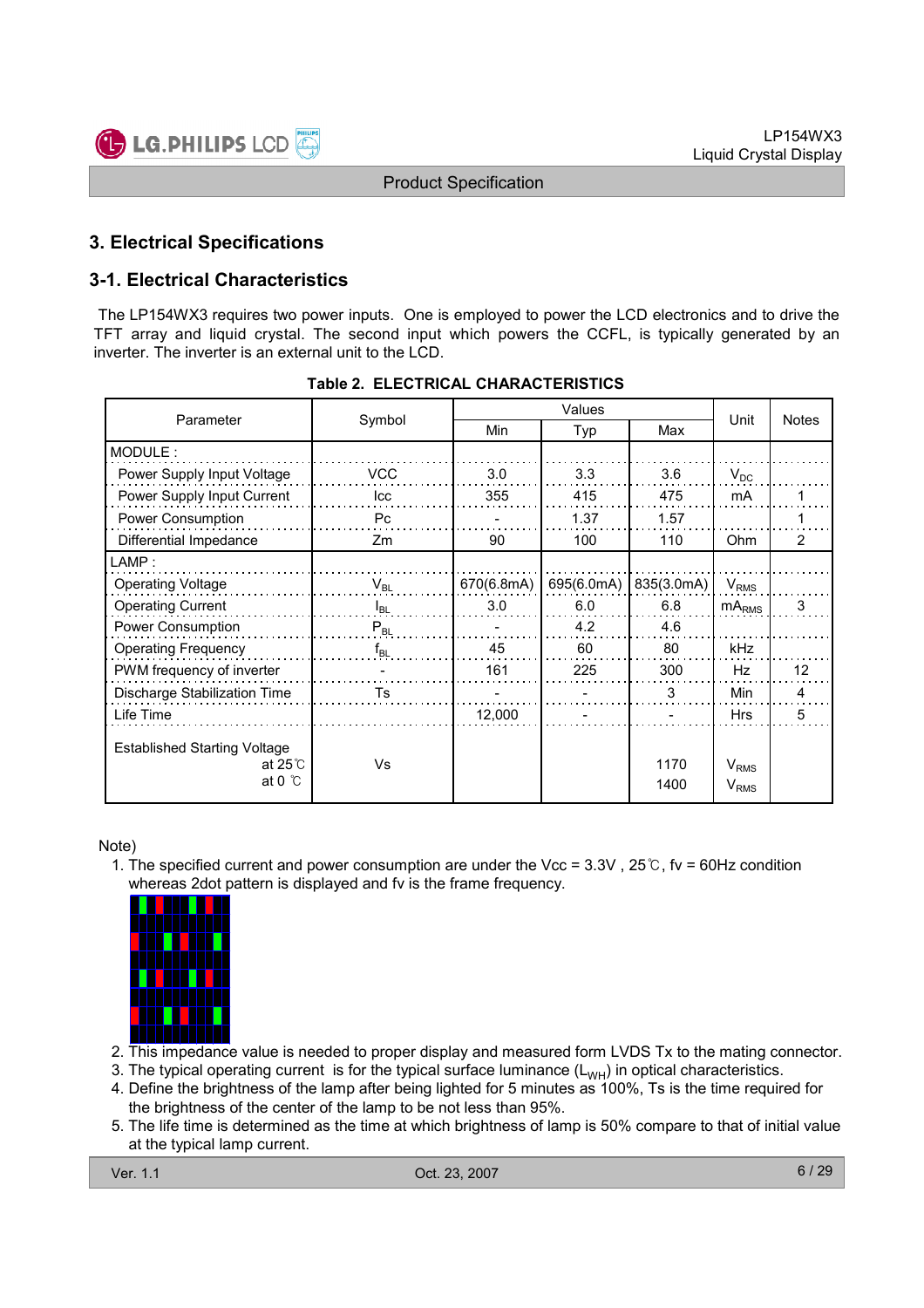

#### Note)

- 6. The output of the inverter must have symmetrical(negative and positive) voltage waveform and symmetrical current waveform.(Asymmetrical ratio is less than 10%) Please do not use the inverter which has asymmetrical voltage and asymmetrical current and spike wave. Lamp frequency may produce interface with horizontal synchronous frequency and as a result this may cause beat on the display. Therefore lamp frequency shall be as away possible from the horizontal synchronous frequency and from its harmonics in order to prevent interference.
- 7. It is defined the brightness of the lamp after being lighted for 5 minutes as 100%.  ${\tt T_S}$  is the time required for the brightness of the center of the lamp to be not less than 95%.
- 8. The lamp power consumption shown above does not include loss of external inverter. The applied lamp current is a typical one.
- 9. Requirements for a system inverter design, which is intended to have a better display performance, a better power efficiency and a more reliable lamp, are following.
	- It shall help increase the lamp lifetime and reduce leakage current.
		- a. The asymmetry rate of the inverter waveform should be less than 10%.
		- b. The distortion rate of the waveform should be within  $\sqrt{2} \pm 10\%$ . \* Inverter output waveform had better be more similar to ideal sine wave.





- 10. Inverter open voltage must be more than lamp voltage for more than 1 second for start-up. Otherwise, the lamps may not be turned on.
	- ※ Do not attach a conducting tape to lamp connecting wire.
		- If the lamp wire attach to a conducting tape, TFT-LCD Module has a low luminance and the inverter has abnormal action. Because leakage current is occurred between lamp wire and conducting tape.

Example of current wave



Normal current wave - Standard Abnormal current wave - Bad



Abnormal current wave - Bad Abnormal current wave - Bad



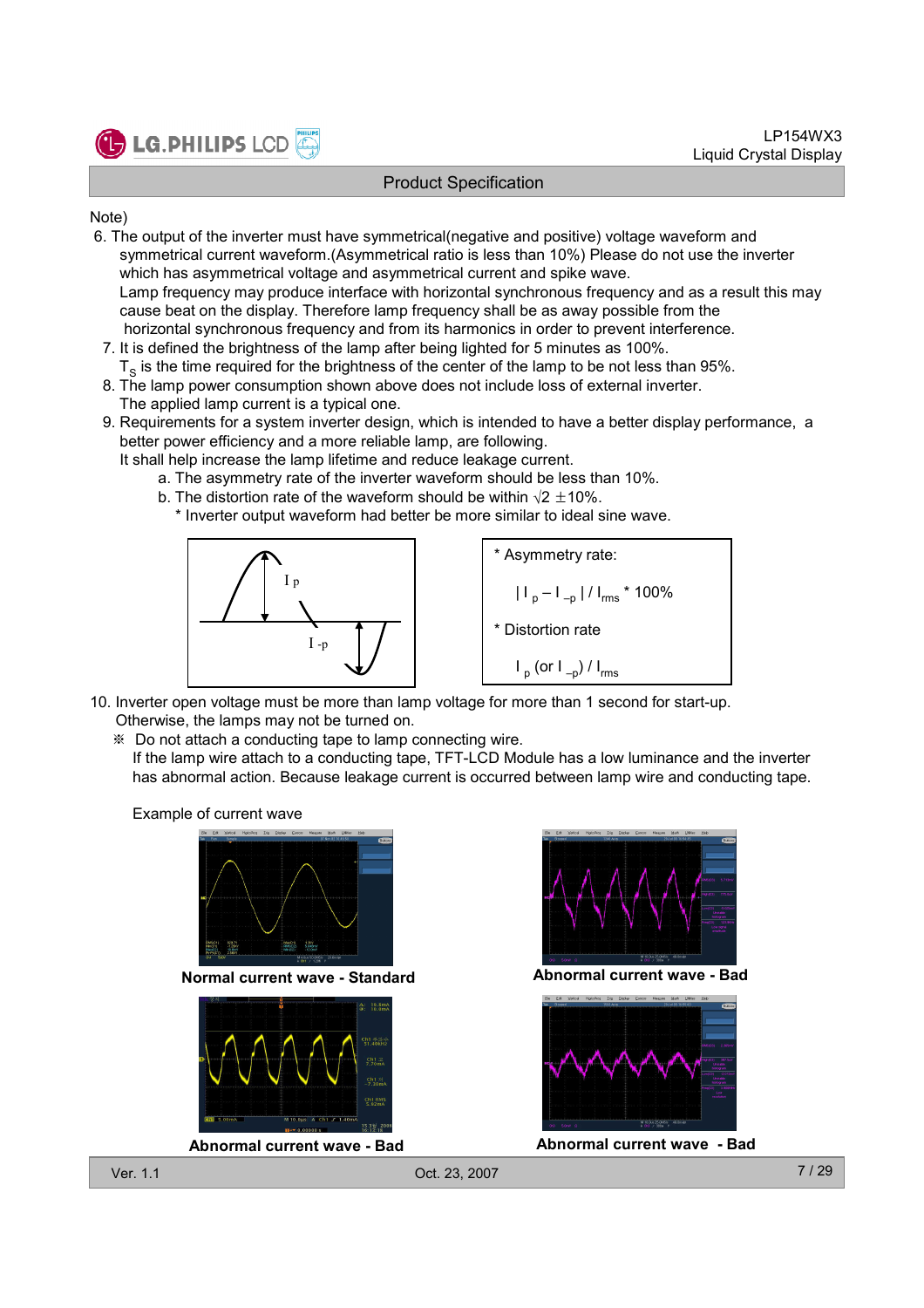

#### Note)

#### 11. Measuring condition of rush current.



12. The inverter burst frequency is recommended to use 225Hz against wavy noise whereas 31 gray pattern is displayed and fv is the frame frequency.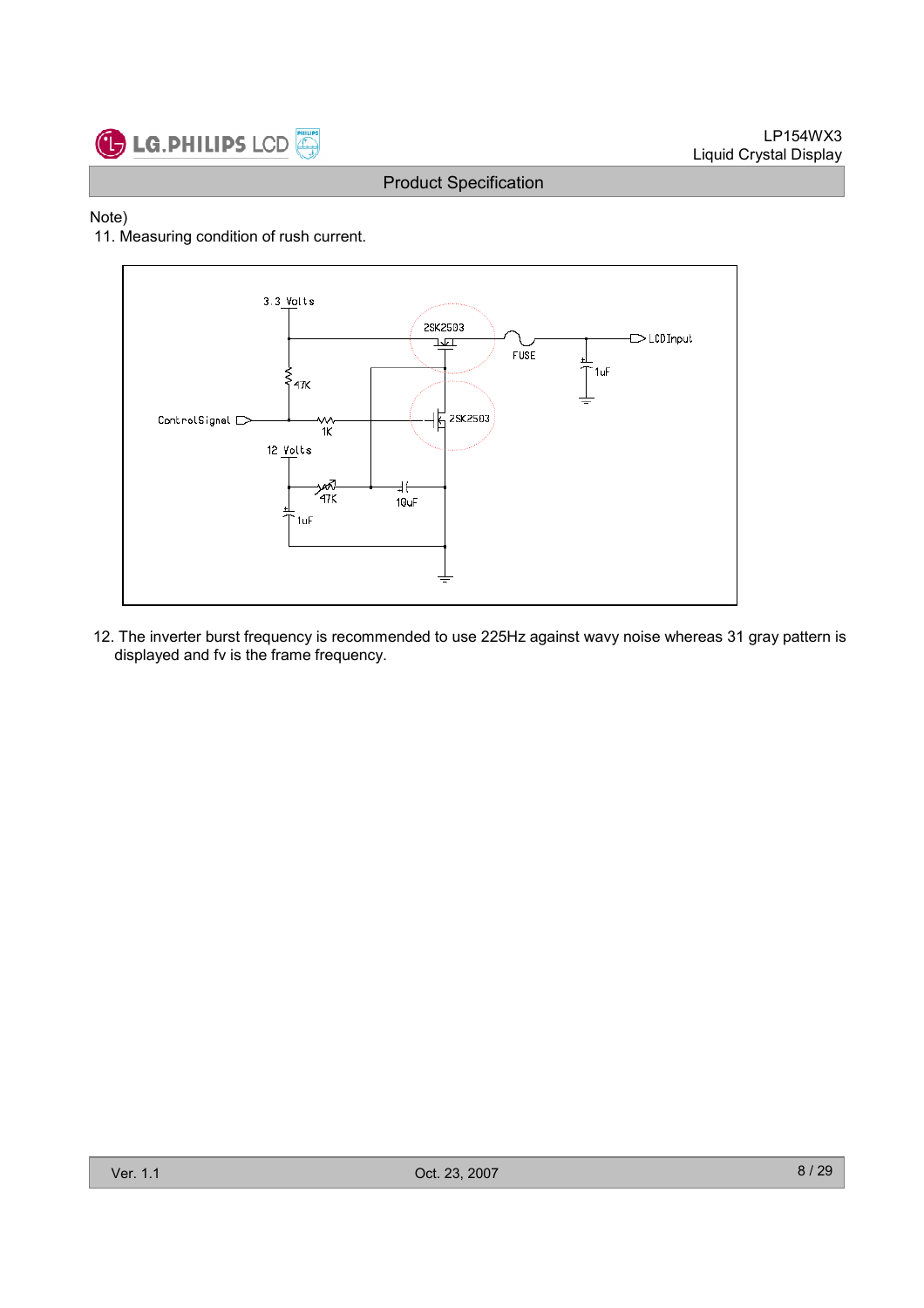

#### 3-2. Interface Connections

This LCD employs two interface connections, a 30 pin connector is used for the module electronics interface and the other connector is used for the integral backlight system.

The electronics interface connector is a model GT101-30S-HR11 manufactured by LSC.

#### Table 3. MODULE CONNECTOR PIN CONFIGURATION (CN1)

| Pin | Symbol             | Description                            | <b>Notes</b>                                          |
|-----|--------------------|----------------------------------------|-------------------------------------------------------|
| 1   | <b>GND</b>         | Ground                                 |                                                       |
| 2   | <b>VCC</b>         | Power Supply, 3.3V Typ.                |                                                       |
| 3   | <b>VCC</b>         | Power Supply, 3.3V Typ.                |                                                       |
| 4   | V EEDID            | DDC 3.3V power                         | 1, Interface chips                                    |
| 5   | <b>NC</b>          | Reserved for supplier test point       | 1.1 LCD: SW, SW0604 (LCD Controller)                  |
| 6   | <b>CIK EEDID</b>   | <b>DDC Clock</b>                       | including LVDS Receiver                               |
| 7   | <b>DATA EEDID</b>  | <b>DDC</b> Data                        |                                                       |
| 8   | $R_{IN}$ 0-        | Negative LVDS differential data input  | 2. Connector                                          |
| 9   | $R_{IN}$ 0+        | Positive LVDS differential data input  | GT101-30S-HR11,LS Cable<br>2.1 LCD<br>its compatibles |
| 10  | <b>GND</b>         | Ground                                 | 2.2 Mating: FI-X30M or equivalent.                    |
| 11  | $R_{\rm IN}$ 1-    | Negative LVDS differential data input  | 2.3 Connector pin arrangement                         |
| 12  | $R_{IN}$ 1+        | Positive LVDS differential data input  |                                                       |
| 13  | <b>GND</b>         | Ground                                 |                                                       |
| 14  | $R_{\text{IN}}$ 2- | Negative LVDS differential data input  |                                                       |
| 15  | $R_{IN}$ 2+        | Positive LVDS differential data input  | 30                                                    |
| 16  | <b>GND</b>         | Ground                                 |                                                       |
| 17  | CLKIN-             | Negative LVDS differential clock input |                                                       |
| 18  | CLKIN+             | Positive LVDS differential clock input | [LCD Module Rear View]                                |
| 19  | <b>GND</b>         | Ground                                 |                                                       |
| 20  | ΝC                 | No Connect                             |                                                       |
| 21  | <b>NC</b>          | No Connect                             |                                                       |
| 22  | <b>GND</b>         | Ground                                 |                                                       |
| 23  | <b>NC</b>          | No Connect                             |                                                       |
| 24  | <b>NC</b>          | No Connect                             |                                                       |
| 25  | <b>GND</b>         | Ground                                 |                                                       |
| 26  | <b>NC</b>          | No Connect                             |                                                       |
| 27  | <b>NC</b>          | No Connect                             |                                                       |
| 28  | <b>GND</b>         | Ground                                 |                                                       |
| 29  | <b>NC</b>          | No Connect                             |                                                       |
| 30  | <b>NC</b>          | No Connect                             |                                                       |

The backlight interface connector is a model BHSR-02VS-1, manufactured by JST or Compatible. The mating connector part number is AMP1674817-2 or equivalent.

#### Table 4. BACKLIGHT CONNECTOR PIN CONFIGURATION (J3)

| Pin | Svmbol | Description                               | Notes |
|-----|--------|-------------------------------------------|-------|
|     | HV     | Power supply for lamp (High voltage side) |       |
|     |        | Power supply for lamp (Low voltage side)  |       |

Notes : 1. The high voltage side terminal is colored pink and the low voltage side terminal is white. (Lamp #1) The high voltage side terminal is colored sky blue and the low voltage side terminal is black. (Lamp #2)

Ver. 1.1 Oct. 23, 2007

9 / 29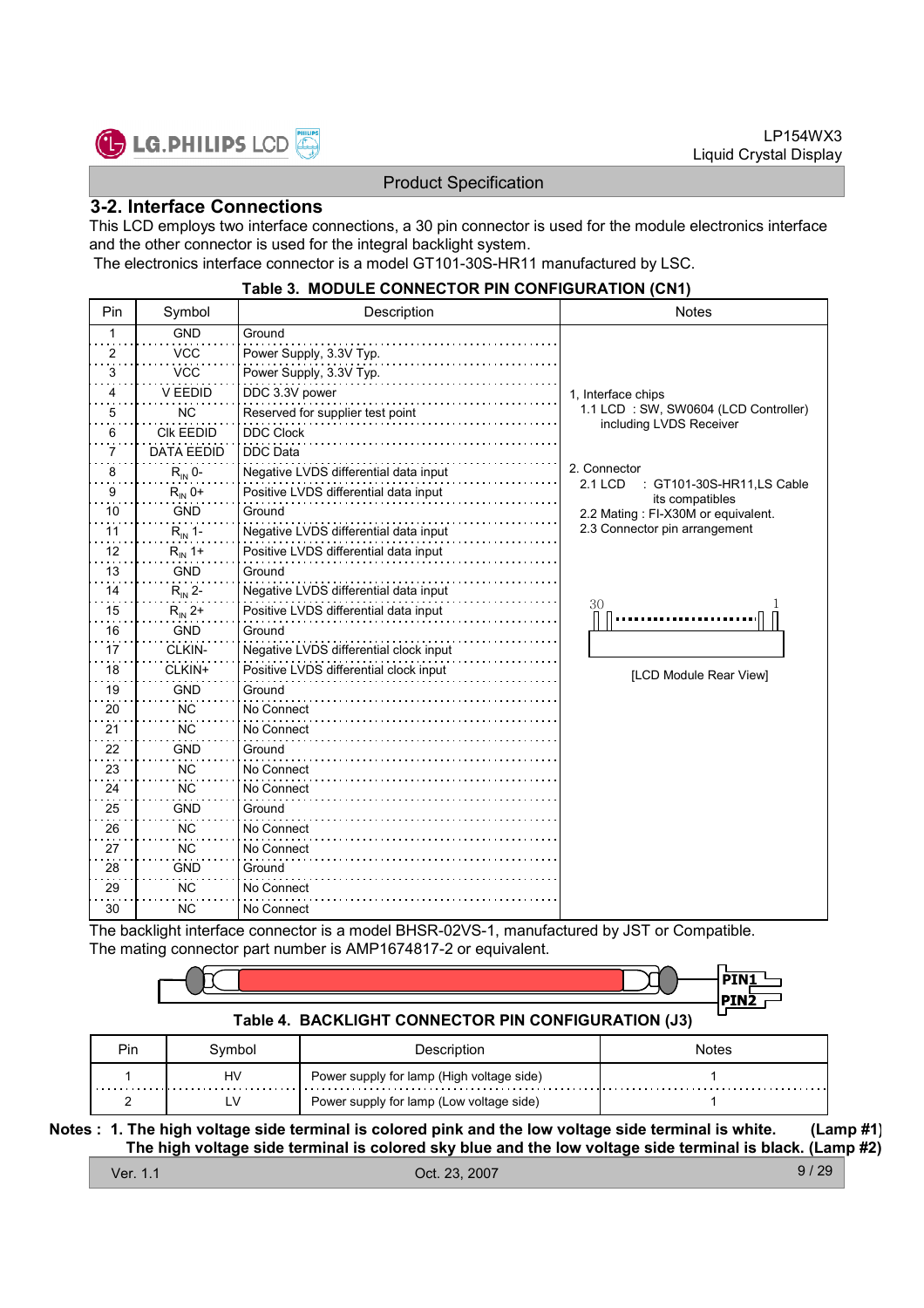

### 3-3. LVDS Signal Timing Specifications

# 3-3-1. DC Specification



| <b>Description</b>               | Symbol          | Min | Max | Unit | <b>Notes</b>             |
|----------------------------------|-----------------|-----|-----|------|--------------------------|
| <b>LVDS Differential Voltage</b> | $ V_{ID} $      | 100 | 600 | mV   | $\overline{\phantom{0}}$ |
| LVDS Common mode Voltage         | $V^{\text{CM}}$ | 0.6 | 1.8 |      | $\overline{\phantom{0}}$ |
| LVDS Input Voltage Range         | $V_{\text{IN}}$ | 0.3 | 2.1 |      | $\overline{\phantom{0}}$ |

### 3-3-2. AC Specification

| $T_{\sf dk}$<br><b>LVDS Clock</b><br><b>LVDS Data</b><br>$\mu$ <sup>41</sup><br>$t_{SKEW}(F_{dk} = 1/T_{dk})$<br>1) 85MHz > Fclk $\geq$ 65MHz: -400 ~ +400<br>2) 65MHz > Fclk $\geq$ 25MHz: -600 $\sim$ +600<br>tskew |                                      |        |        |                             |                              |  |  |  |
|-----------------------------------------------------------------------------------------------------------------------------------------------------------------------------------------------------------------------|--------------------------------------|--------|--------|-----------------------------|------------------------------|--|--|--|
| <b>Description</b>                                                                                                                                                                                                    | Symbol                               | Min    | Max    | Unit                        | <b>Notes</b>                 |  |  |  |
|                                                                                                                                                                                                                       | t <sub>SKEW</sub>                    | - 400  | $+400$ | ps                          | 85MHz > Fclk $\geq$<br>65MHz |  |  |  |
| LVDS Clock to Data Skew Margin                                                                                                                                                                                        | $\textnormal{t}_{\textnormal{SKEW}}$ | $-600$ | $+600$ | ps                          | 65MHz > Fclk $\geq$<br>25MHz |  |  |  |
| LVDS Clock to Clock Skew Margin (Even<br>to Odd)                                                                                                                                                                      | <sup>L</sup> SKEW_EO                 | $-1/7$ | $+1/7$ | $\mathsf{T}_{\mathsf{clk}}$ |                              |  |  |  |
| Maximum deviation<br>of input clock frequency during SSC                                                                                                                                                              | $F_{DEV}$                            |        | ± 3    | $\%$                        |                              |  |  |  |
| Maximum modulation frequency<br>of input clock during SSC                                                                                                                                                             | $\mathsf{F}_{\mathsf{MOD}}$          |        | 200    | <b>KHz</b>                  |                              |  |  |  |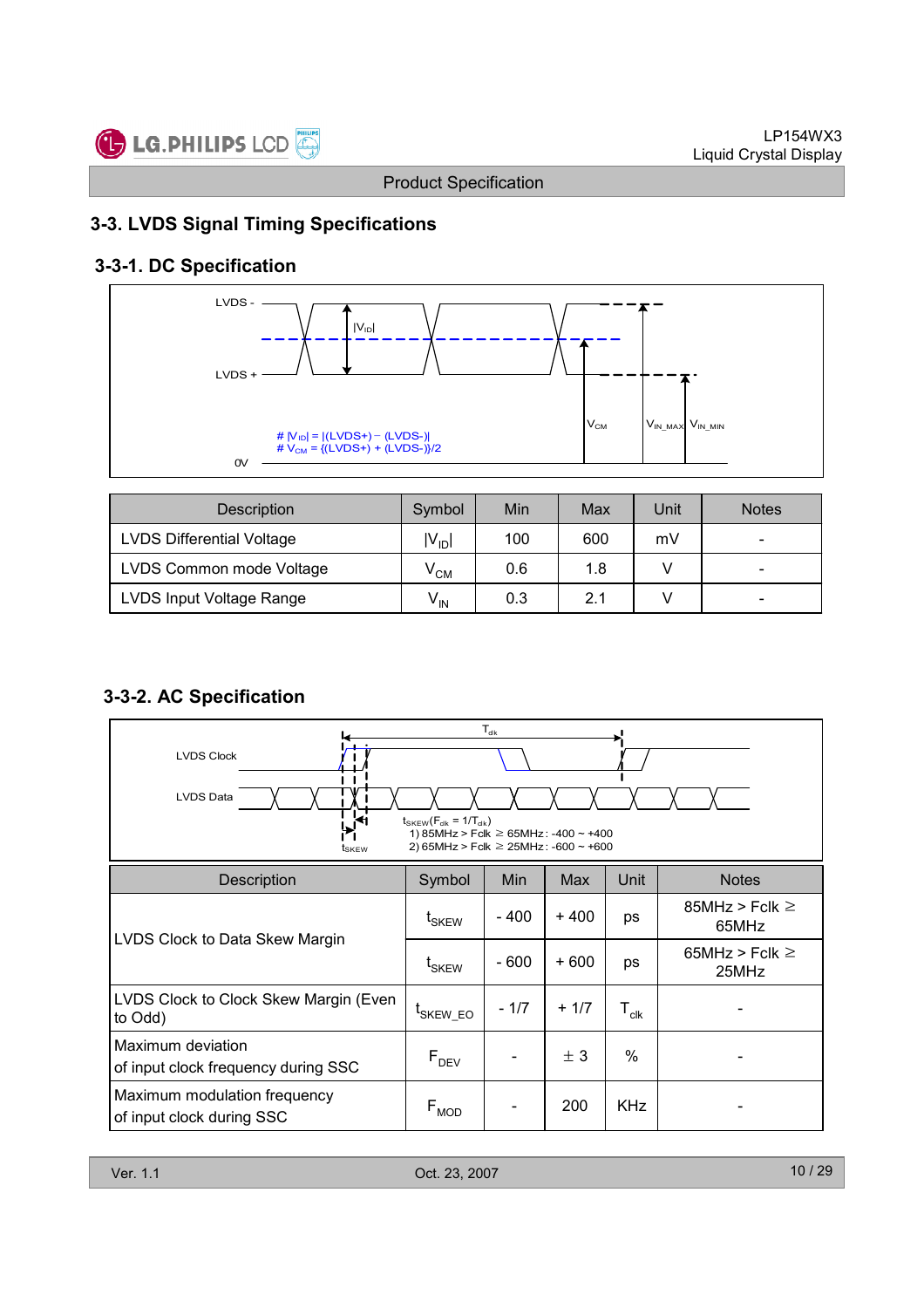

< Clock skew margin between channel >



< Spread Spectrum >

### 3-3-3. Data Format





< LVDS Data Format >

| Ver. 1.1 | Oct. 23, 2007 |
|----------|---------------|
|----------|---------------|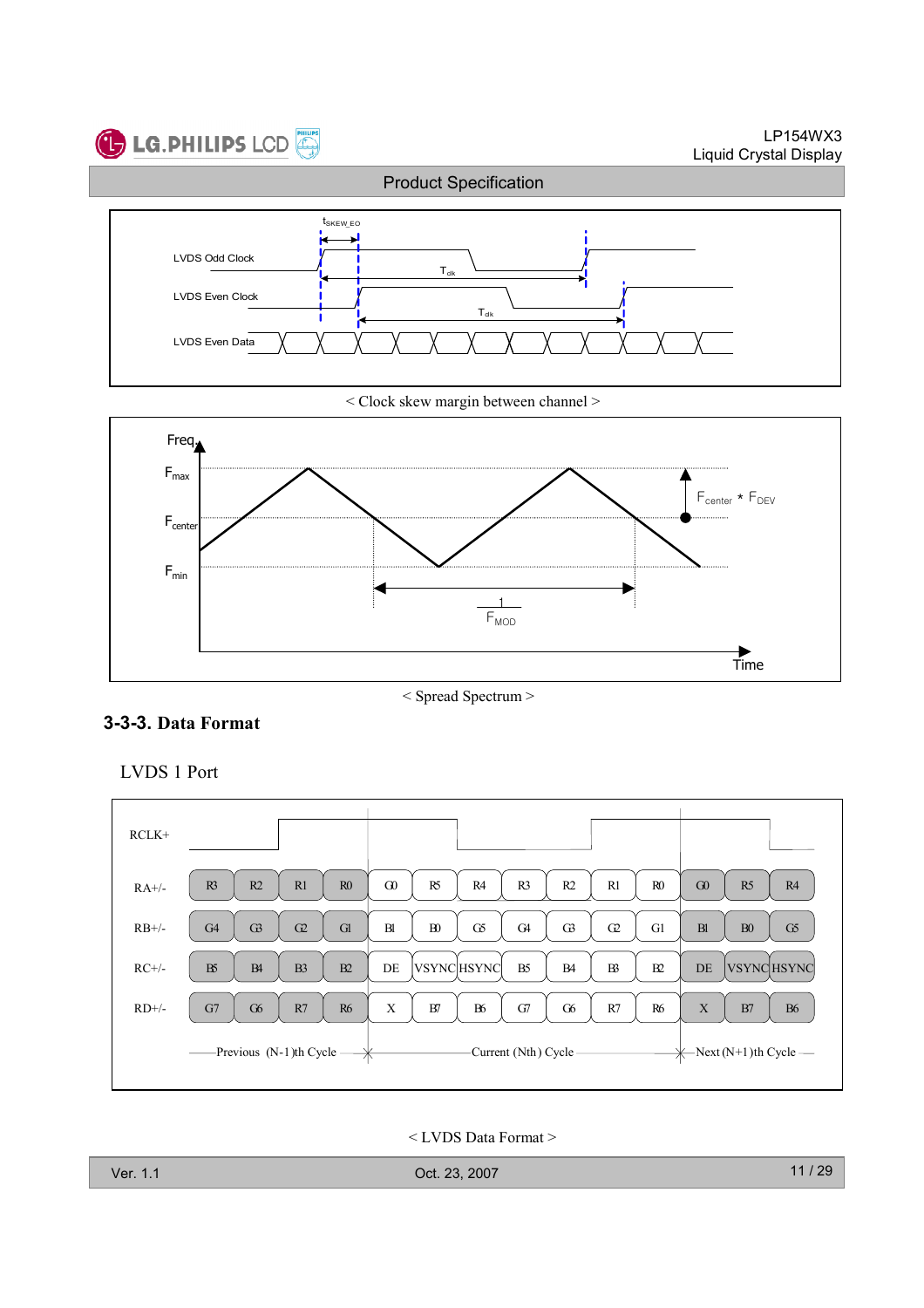

### 3-4. Signal Timing Specifications

This is the signal timing required at the input of the User connector. All of the interface signal timing should be satisfied with the following specifications and specifications of LVDS Tx/Rx for its proper operation.

| <b>ITEM</b> | <b>Symbol</b>          |                    | Min            | <b>Typ</b> | <b>Max</b> | <b>Unit</b> | <b>Note</b> |  |
|-------------|------------------------|--------------------|----------------|------------|------------|-------------|-------------|--|
| <b>DCLK</b> | Frequency              | $f_{CLK}$          |                | 71.25      |            | <b>MHz</b>  |             |  |
| Hsync       | Period                 | Thp                | 1360           | 1440       | 1480       |             |             |  |
|             | Width                  | $t_{WH}$           | 16             | 32         | 48         | tCLK        |             |  |
|             | <b>Width-Active</b>    | t <sub>wha</sub>   | 1280           | 1280       | 1280       |             |             |  |
| Vsync       | Period                 | $t_{VP}$           | 809            | 823        | 860        |             |             |  |
|             | Width                  | $t_{\text{WV}}$    | $\overline{2}$ | 6          | 10         | <b>tHP</b>  |             |  |
|             | <b>Width-Active</b>    | $t_{\text{WVA}}$   | 800            | 800        | 800        |             |             |  |
| Data        | Horizontal back porch  | $t_{\sf HBP}$      | 40             | 80         | 96         | tCLK        |             |  |
| Enable      | Horizontal front porch | $t_{\text{HFP}}$   | 24             | 48         | 56         |             |             |  |
|             | Vertical back porch    | $t_{\mathsf{VBP}}$ | 6              | 14         | 32         |             |             |  |
|             | Vertical front porch   | $t_{\rm VFP}$      | 1              | 3          | 18         | tHP         |             |  |

#### Table 6. TIMING TABLE

# 3-5. Signal Timing Waveforms Condition : VCC =3.3V

Data Enable, Hsync, Vsync



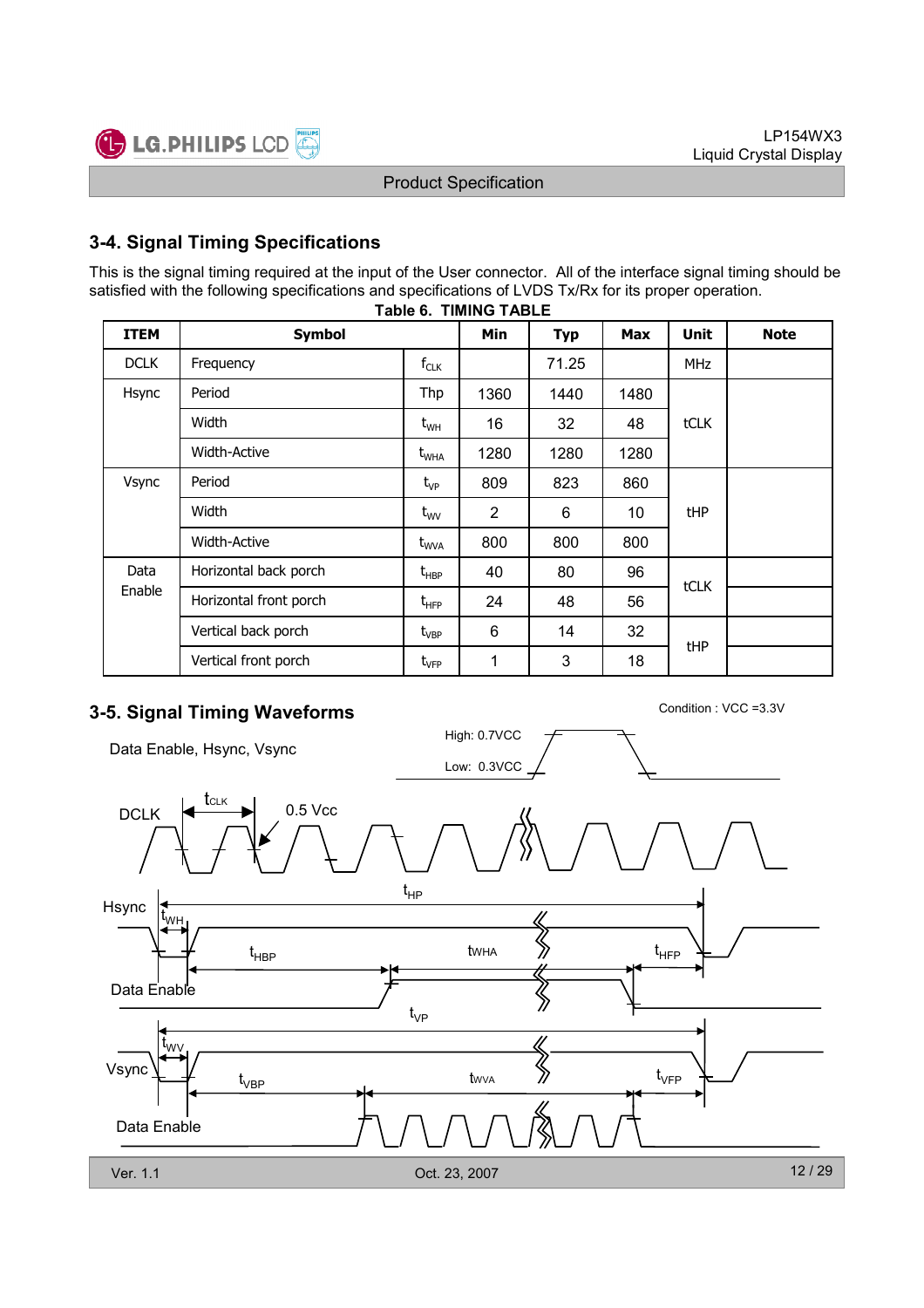

### 3-6. Color Input Data Reference

The brightness of each primary color (red,green and blue) is based on the 6-bit gray scale data input for the color ; the higher the binary input, the brighter the color. The table below provides a reference for color versus data input.

|                   |                |                |                |                | Input Color Data    |   |                |                                                                                                                                                               |                |                |              |                |                |                                                       |              |              |              |             |
|-------------------|----------------|----------------|----------------|----------------|---------------------|---|----------------|---------------------------------------------------------------------------------------------------------------------------------------------------------------|----------------|----------------|--------------|----------------|----------------|-------------------------------------------------------|--------------|--------------|--------------|-------------|
| Color             |                |                |                |                |                     |   |                |                                                                                                                                                               |                |                |              |                |                |                                                       |              |              |              |             |
|                   |                |                |                |                |                     |   |                |                                                                                                                                                               |                |                |              |                |                |                                                       |              |              |              | <b>LSB</b>  |
|                   | R <sub>5</sub> | R <sub>4</sub> | R <sub>3</sub> | R <sub>2</sub> | <b>R1</b>           |   | G <sub>5</sub> | G 4                                                                                                                                                           | G <sub>3</sub> | G <sub>2</sub> | G 1          | G <sub>0</sub> | <b>B</b> 5     | <b>B4</b>                                             | <b>B3</b>    | <b>B2</b>    | <b>B</b> 1   | <b>B0</b>   |
| <b>Black</b>      | 0              | 0              | 0              | 0              | 0                   | 0 | 0              | 0                                                                                                                                                             | 0              | 0              | $\mathbf 0$  | 0              | $\mathbf 0$    | 0                                                     | 0            | 0            | 0            | $\mathbf 0$ |
| Red               | $\mathbf{1}$   | 1              | 1              | 1              | $\mathbf{1}$        |   |                | $\Omega$                                                                                                                                                      | $\Omega$       | 0              | $\mathbf{0}$ | $\Omega$       |                | 0                                                     | 0            | 0            | 0            | $\Omega$    |
| Green             | 0              | 0              | 0              | 0              | 0                   |   | $\overline{1}$ | $\mathbf{1}$                                                                                                                                                  | $\mathbf 1$    | $\mathbf{1}$   | 1            | 1              | l 0            | 0                                                     | $\mathbf 0$  | 0            | 0            | $\Omega$    |
| <b>Blue</b>       | 0              | 0              | 0              | 0              | 0                   |   |                | 0                                                                                                                                                             | 0              | 0              | 0            | 0              | $\mathbf{1}$   | 1                                                     | 1            | 1            | 1            | 1           |
| Cyan              | 0              | 0              | $\pmb{0}$      | 0              | $\pmb{0}$           |   | $\mathbf{1}$   | 1                                                                                                                                                             | $\mathbf{1}$   | $\mathbf{1}$   | 1            | 1              | $\mathbf{1}$   | 1                                                     | 1            | 1            | 1            | 1           |
| Magenta           | 1              | 1              | 1              | 1              | 1                   | 1 | $\mathbf 0$    | 0                                                                                                                                                             | 0              | 0              | 0            | 0              | $\mathbf 1$    | 1                                                     | 1            |              | 1            |             |
| Yellow            | $\mathbf{1}$   | 1              | 1              | 1              | $\mathbf{1}$        |   |                | $\mathbf{1}$                                                                                                                                                  | 1              | $\mathbf{1}$   | 1            | 1              | 0              | 0                                                     | 0            | 0            | $\mathbf 0$  | 0           |
| White             | $\mathbf{1}$   | $\mathbf{1}$   | 1              | $\mathbf{1}$   | $\mathbf{1}$        |   |                | $\mathbf{1}$                                                                                                                                                  | $\mathbf{1}$   | $\mathbf{1}$   | $\mathbf{1}$ | 1              | $\overline{1}$ | $\mathbf{1}$                                          | $\mathbf{1}$ | $\mathbf{1}$ | $\mathbf{1}$ | 1           |
| <b>RED (00)</b>   | 0              | 0              | 0              | 0              | $\pmb{0}$           |   |                | 0                                                                                                                                                             | $\pmb{0}$      | $\pmb{0}$      | 0            | 0              |                | 0                                                     | 0            | 0            | $\pmb{0}$    | $\mathbf 0$ |
| RED (01)          | 0              | $\mathbf 0$    | 0              | 0              | 0                   |   | l 0            | 0                                                                                                                                                             | 0              | $\mathbf 0$    | $\mathbf 0$  | $\Omega$       |                | $\mathsf 0$                                           | $\mathbf 0$  | $\mathbf{0}$ | $\mathbf 0$  | $\mathbf 0$ |
|                   |                |                |                |                |                     |   |                |                                                                                                                                                               |                |                |              |                |                |                                                       |              |              |              |             |
| <b>RED (62)</b>   | 1              | 1              | 1              |                | 1                   | 0 | 0              | 0                                                                                                                                                             | 0              | 0              | 0            | 0              |                | 0                                                     | 0            | 0            | 0            | 0           |
| <b>RED (63)</b>   | 1              | $\mathbf{1}$   | 1              | 1              | $\mathbf{1}$        |   |                | 0                                                                                                                                                             | 0              | 0              | 0            |                |                | $\mathbf 0$                                           | 0            | 0            | $\mathbf 0$  | 0           |
| <b>GREEN (00)</b> | 0              | 0              | $\pmb{0}$      | 0              | $\mathsf{O}\xspace$ |   |                | 0                                                                                                                                                             | $\pmb{0}$      | $\pmb{0}$      | 0            | 0              |                | 0                                                     | 0            | 0            | $\pmb{0}$    | 0           |
| <b>GREEN (01)</b> | 0              | $\mathbf 0$    | 0              | 0              | 0                   |   | l 0            | 0                                                                                                                                                             | 0              | $\pmb{0}$      | $\mathbf 0$  | 1              | $\mathbf 0$    | 0                                                     | 0            | 0            | $\pmb{0}$    | $\mathbf 0$ |
|                   |                |                |                |                |                     |   |                |                                                                                                                                                               |                |                |              |                |                |                                                       |              |              |              |             |
| <b>GREEN (62)</b> | 0              | 0              | 0              | 0              | $\pmb{0}$           |   | ∣ 1            | 1                                                                                                                                                             | 1              | 1              | 1            | 0              | l 0            | 0                                                     | 0            | 0            | $\mathbf 0$  | 0           |
| <b>GREEN (63)</b> | 0              | 0              | $\mathsf 0$    | 0              | 0                   |   |                | 1                                                                                                                                                             | $\mathbf{1}$   | 1              | 1            | 1              |                | $\pmb{0}$                                             | 0            | 0            | $\mathbf 0$  | 0           |
| <b>BLUE (00)</b>  | 0              | 0              | $\pmb{0}$      | 0              | $\mathsf 0$         |   |                | 0                                                                                                                                                             | 0              | $\pmb{0}$      | 0            | 0              |                | 0                                                     | 0            | 0            | $\pmb{0}$    | 0           |
| <b>BLUE (01)</b>  | 0              | $\mathbf 0$    | 0              | 0              | 0                   |   | $\mathbf 0$    | 0                                                                                                                                                             | 0              | $\pmb{0}$      | $\mathbf 0$  | 0              | l 0            | 0                                                     | 0            | 0            | 0            | 1           |
|                   |                |                |                |                |                     |   |                |                                                                                                                                                               |                |                |              |                |                |                                                       |              |              |              |             |
| <b>BLUE (62)</b>  | 0              | 0              | 0              | 0              | 0                   |   |                | 0                                                                                                                                                             | 0              | 0              | 0            | 0              | ∣ 1            | 1                                                     |              |              | 1            | 0           |
| <b>BLUE (63)</b>  | $\Omega$       | 0              | 0              | 0              | 0                   |   |                | 0                                                                                                                                                             | 0              | 0              | 0            | 0              |                | 1                                                     | 1            | 1            | 1            | 1           |
|                   |                |                | <b>MSB</b>     |                | <b>RED</b>          |   | 0<br>0         | R <sub>0</sub><br>110<br>$\overline{0}$<br>0 0<br>1   1<br>111<br>0 0<br>1 I<br>110<br>0 0<br>$\overline{0}$<br>$\overline{0}$<br>$0$  1<br>0 0<br>010<br>010 | LSB   MSB      |                | <b>GREEN</b> |                |                | l O<br>0<br>l o<br>۱٥<br>010<br>0<br>l O<br>I٥<br>l 1 | LSB   MSB    |              | <b>BLUE</b>  |             |

| Table 7.  COLOR DATA REFERENCE |
|--------------------------------|
|                                |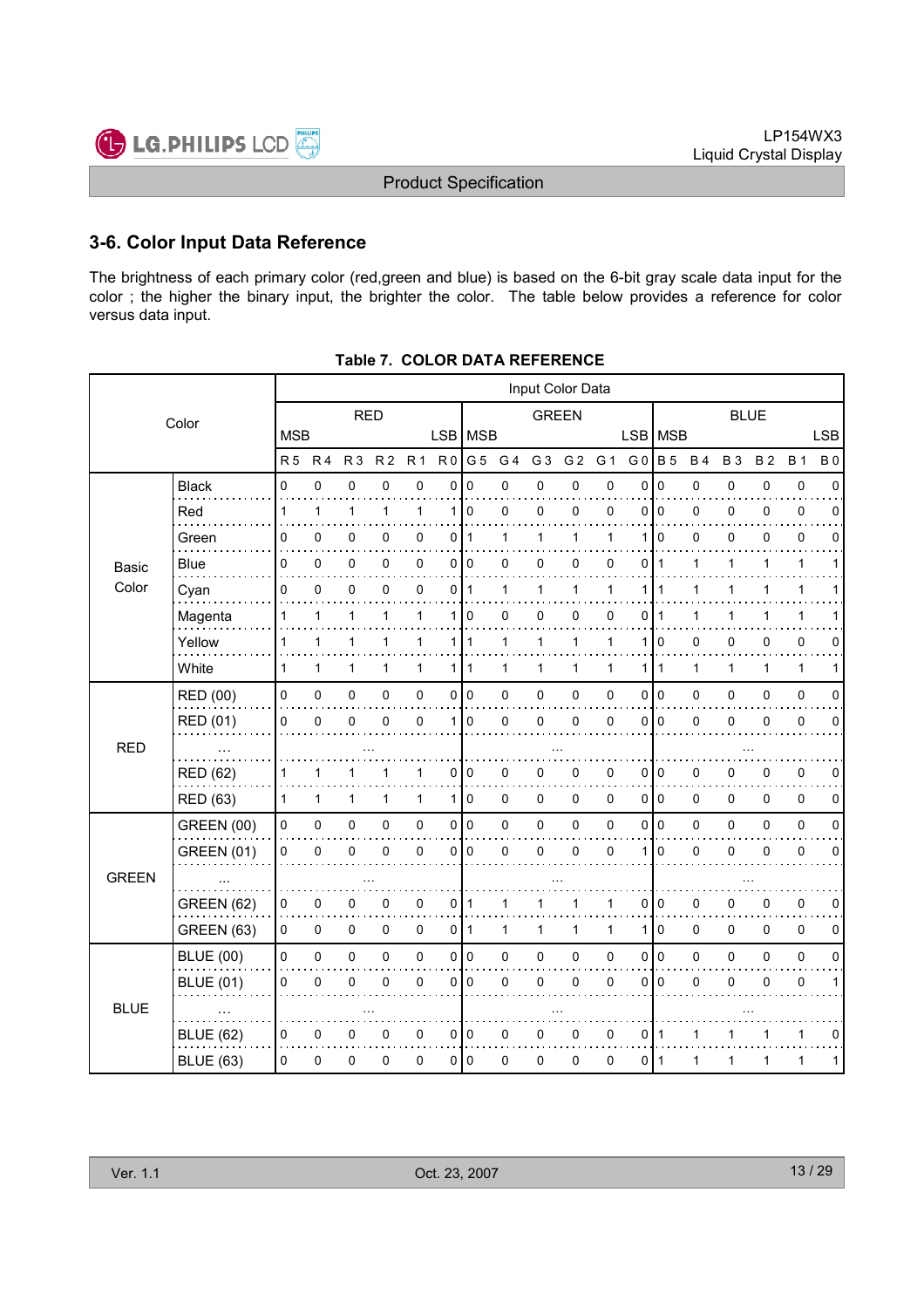

### 3-7. Power Sequence



#### Table 8. POWER SEQUENCE TABLE

| Parameter      |      | Value |      | Units |
|----------------|------|-------|------|-------|
|                | Min. | Typ.  | Max. |       |
| $\mathsf{T}_1$ | 0    |       | 10   | (ms)  |
| T <sub>2</sub> | 0    |       | 50   | (ms)  |
| $T_3$          | 200  |       |      | (ms)  |
| T <sub>4</sub> | 200  |       |      | (ms)  |
| $T_5$          | 0    |       | 50   | (ms)  |
| $T_6$          | 0    |       | 10   | (ms)  |
| T <sub>7</sub> | 400  |       |      | (ms)  |

Note)

- 1. Valid Data is Data to meet "3-3. LVDS Signal Timing Specifications"
- 2. Please avoid floating state of interface signal at invalid period.
- 3. When the interface signal is invalid, be sure to pull down the power supply for LCD VCC to 0V.
- 4. Lamp power must be turn on after power supply for LCD and interface signal are valid.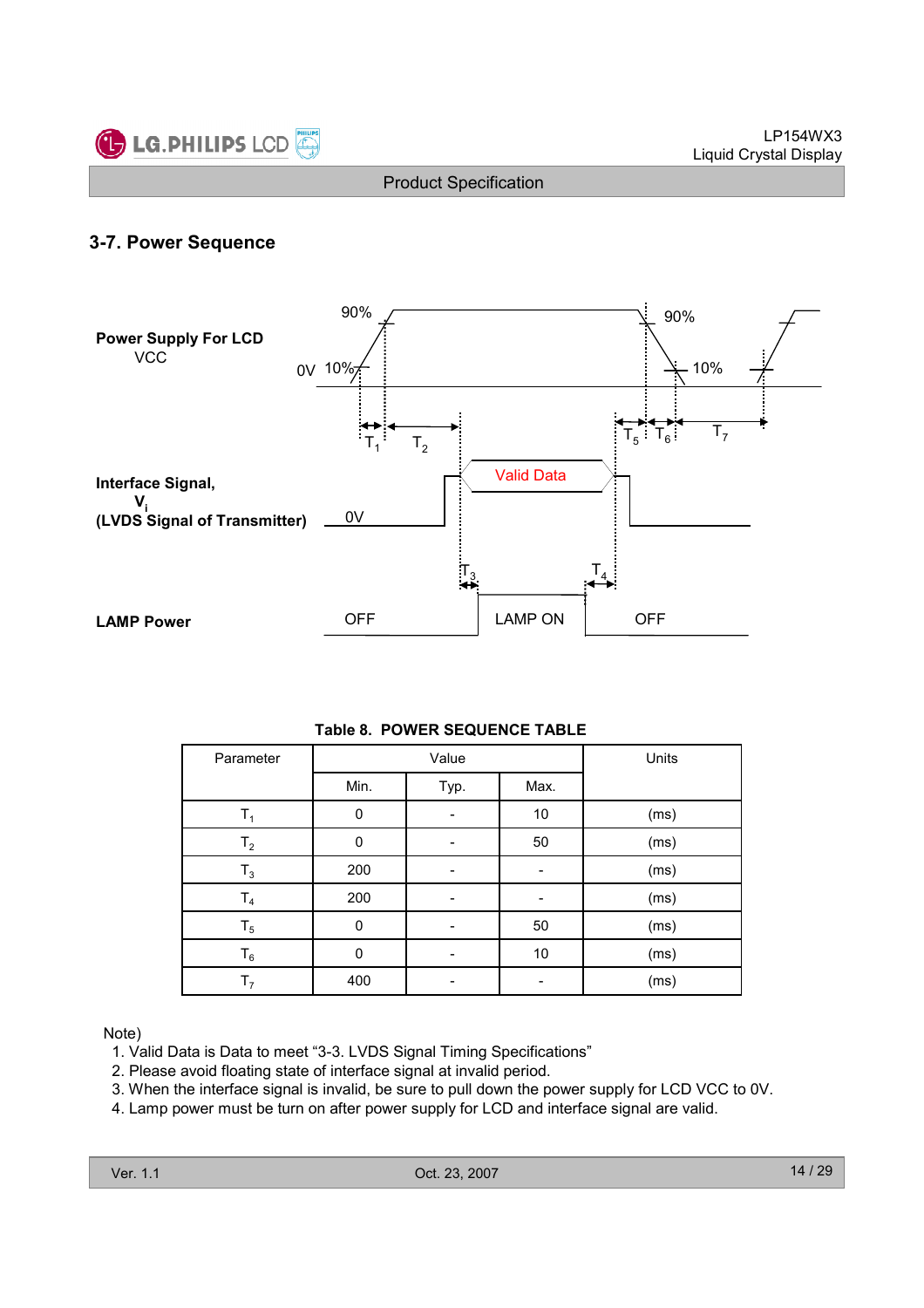

### 4. Optical Specification

Optical characteristics are determined after the unit has been 'ON' and stable for approximately 30 minutes in a dark environment at 25°C. The values specified are at an approximate distance 50cm from the LCD surface at a viewing angle of  $\Phi$  and  $\Theta$  equal to 0°.

FIG. 1 presents additional information concerning the measurement equipment and method.



### FIG. 1 Optical Characteristic Measurement Equipment and Method

|  |  | JIE 9. OFTICAL CHARACTERISTICS. |  |  |
|--|--|---------------------------------|--|--|
|  |  |                                 |  |  |
|  |  |                                 |  |  |

|                              |                |       | Values |       |                   |              |  |
|------------------------------|----------------|-------|--------|-------|-------------------|--------------|--|
| Parameter                    | Symbol         | Min   | Typ    | Max   | Units             | <b>Notes</b> |  |
| Contrast Ratio               | <b>CR</b>      | 400   | 600    |       |                   | 1            |  |
| Surface Luminance, white     | $L_{WH}$       | 260   | 300    |       | cd/m <sup>2</sup> | 2            |  |
| Luminance Variation          | $\delta$ white |       | 1.8    | 2.0   |                   | 3            |  |
| Response Time                | $Tr_R + Tr_D$  |       | 16     | 25    | ms                | 4            |  |
| <b>Color Coordinates</b>     |                |       |        |       |                   |              |  |
| <b>RED</b>                   | RX             | 0.616 | 0.646  | 0.676 |                   |              |  |
|                              | RY             | 0.310 | 0.340  | 0.370 |                   |              |  |
| <b>GREEN</b>                 | GX             | 0.267 | 0.297  | 0.327 |                   |              |  |
|                              | GY             | 0.590 | 0.620  | 0.650 |                   |              |  |
| <b>BLUE</b>                  | BX             | 0.117 | 0.147  | 0.177 |                   |              |  |
|                              | BY             | 0.034 | 0.064  | 0.094 |                   |              |  |
| <b>WHITE</b>                 | <b>WX</b>      | 0.283 | 0.313  | 0.343 |                   |              |  |
|                              | <b>WY</b>      | 0.299 | 0.329  | 0.359 |                   |              |  |
| Viewing Angle                |                |       |        |       |                   | 5            |  |
| x axis, right( $\Phi$ =0°)   | $\Theta$ r     | 40    | 45     |       | degree            |              |  |
| x axis, left ( $\Phi$ =180°) | $\Theta$       | 40    | 45     |       | degree            |              |  |
| y axis, up ( $\Phi$ =90°)    | $\Theta$ u     | 10    | 15     |       | degree            |              |  |
| y axis, down ( $\Phi$ =270°) | $\Theta$ d     | 30    | 35     |       | degree            |              |  |
| Gray Scale                   |                |       |        |       |                   | 6            |  |

Ta=25°C, VCC=3.3V, fv=60Hz, f<sub>CLK</sub>= 71.0MHz,  $F_{BL}$  = 60KHz,  $I_{BL}$ = 6.0mA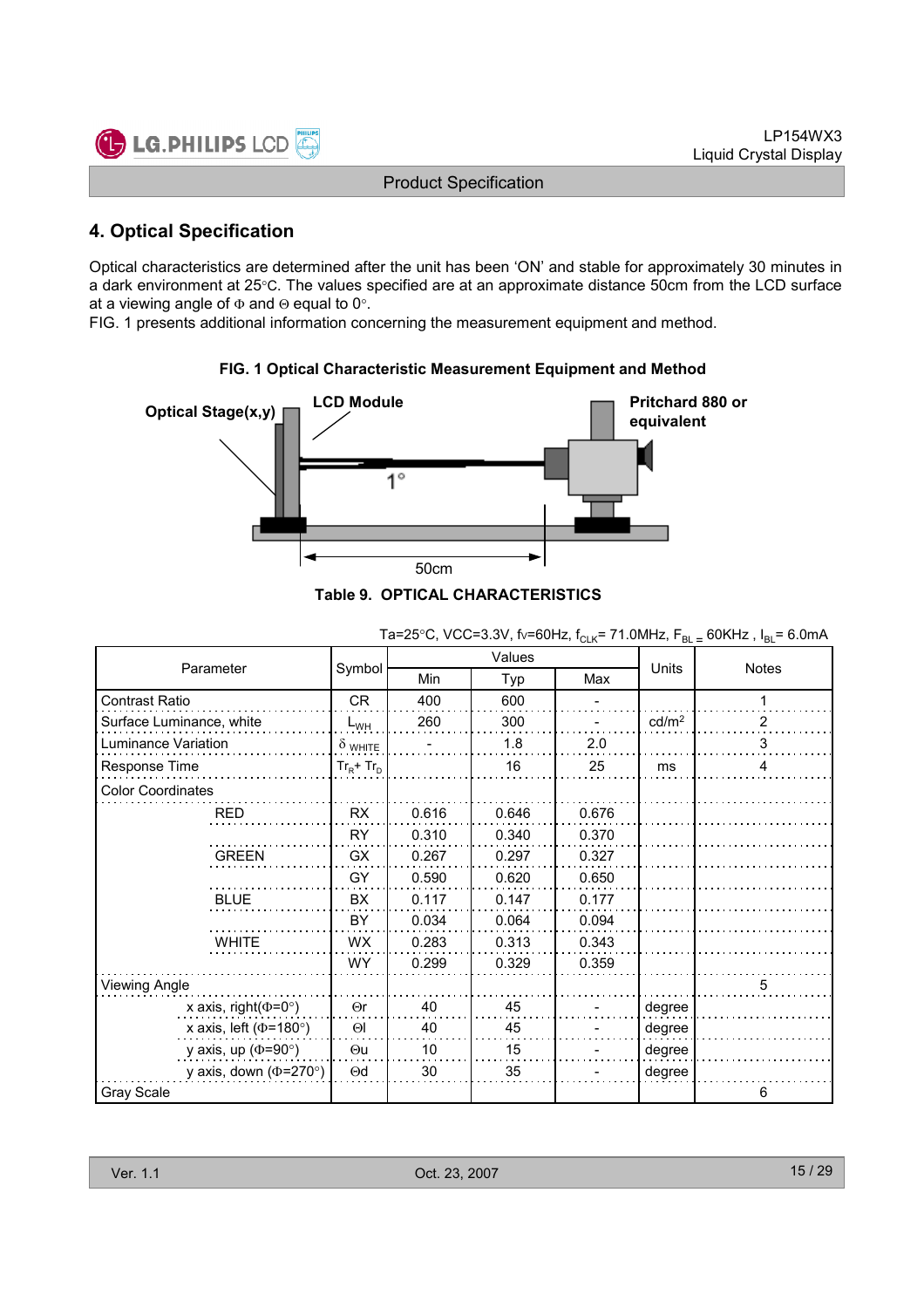

LP154WX3 Liquid Crystal Display

Note)

1. Contrast Ratio(CR) is defined mathematically as Surface Luminance with all white pixels

Contrast Ratio =

Surface Luminance with all black pixels

2. Surface luminance is the average of 5 point across the LCD surface 50cm from the surface with all pixels displaying white. For more information see FIG 1.

 $L_{WH} = L_1$ 

3. The variation in surface luminance, The panel total variation ( $\delta_{WHTE}$ ) is determined by measuring L<sub>N</sub> at each test position 1 through 13 and then defined as followed numerical formula. For more information see FIG 2.

Maximum $(L_1, L_2, ... L_{13})$  $\delta$  <sub>WHITE</sub> = -Minimum $(\mathsf{L}_1, \mathsf{L}_2, \ldots \mathsf{L}_{13})$ 

- 4. Response time is the time required for the display to transition from white to black (rise time,  $\mathsf{Tr}_{\mathsf{R}}$ ) and from black to white(Decay Time,  $\mathsf{Tr}_{\mathsf{D}}$ ). For additional information see FIG 3.
- 5. Viewing angle is the angle at which the contrast ratio is greater than 10. The angles are determined for the horizontal or x axis and the vertical or y axis with respect to the z axis which is normal to the LCD surface. For more information see FIG 4.

| 6. Gray scale specification | * $f_v = 60$ Hz |
|-----------------------------|-----------------|
|-----------------------------|-----------------|

| <b>Gray Level</b>    | Luminance [%] (Typ) |
|----------------------|---------------------|
| L0                   | $\overline{0}$      |
| l 7                  | 0.80                |
| L <sub>15</sub>      | 4.25                |
| L23                  | 10.9                |
| <b>1.31</b>          | 21.0                |
| L39                  | - 34.8              |
| $\lfloor 47 \rfloor$ | 52.5                |
| L <sub>55</sub>      | 74.2                |
| l 63                 | 100                 |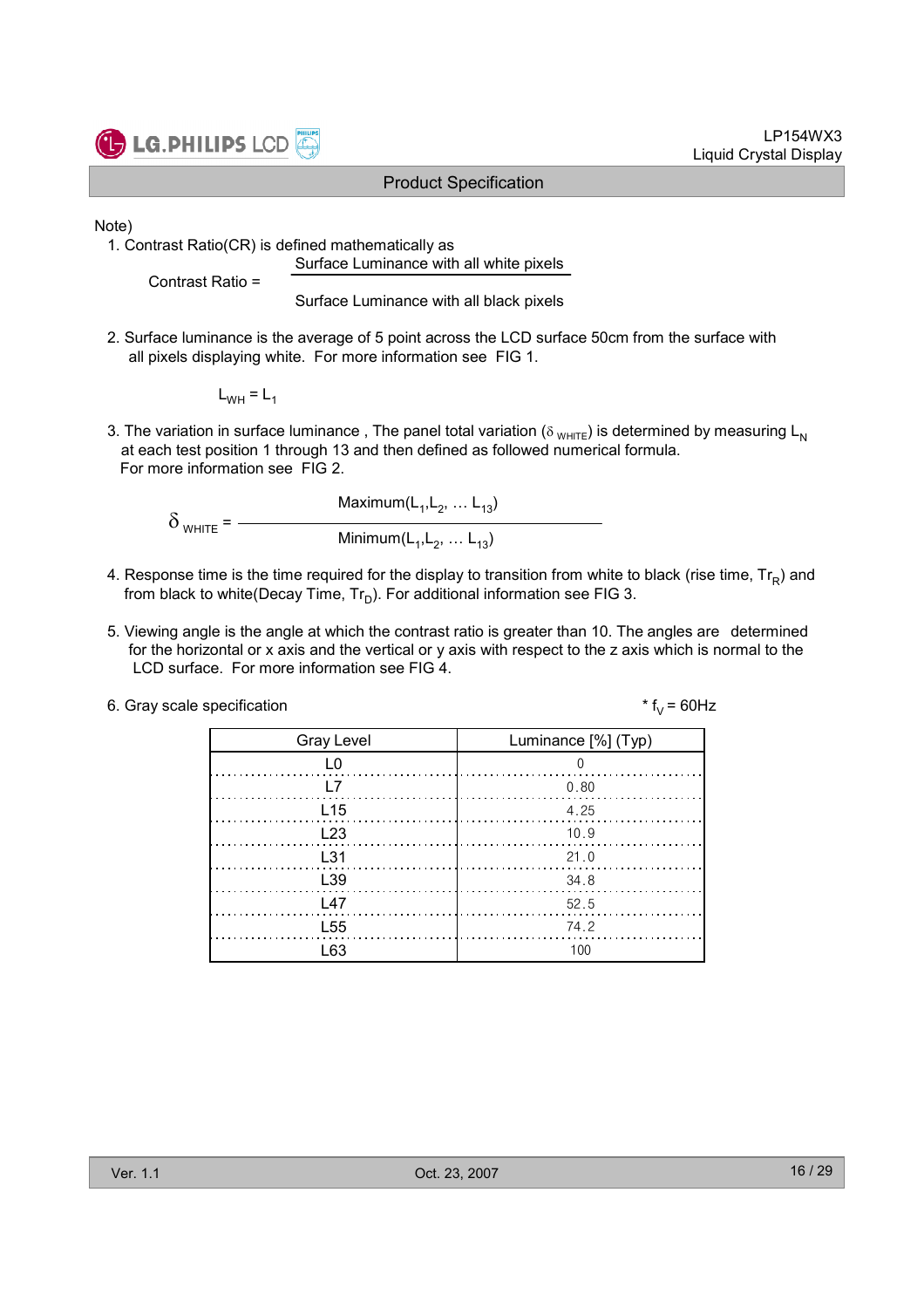

#### FIG. 2 Luminance

<measuring point for surface luminance & measuring point for luminance variation>



H,V : ACTIVE AREA A : H/4 mm B : V/4 mm C : 10 mm D : 10 mm POINTS : 13 POINTS

#### FIG. 3 Response Time

The response time is defined as the following figure and shall be measured by switching the input signal for "black" and "white".

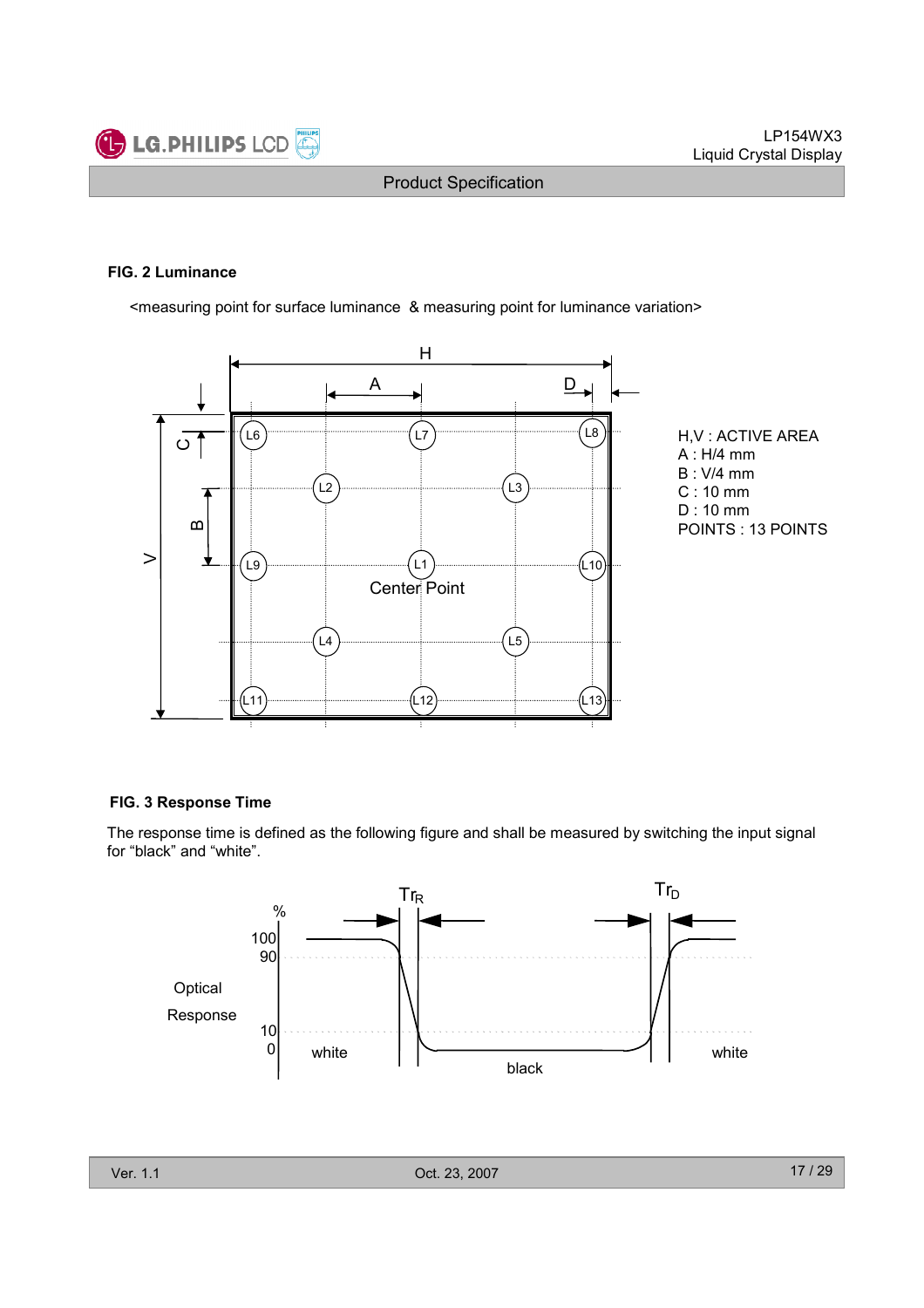

### 5. Mechanical Characteristics

The contents provide general mechanical characteristics for the model LP154WX3. In addition the figures in the next page are detailed mechanical drawing of the LCD.

|                     | Horizontal                                                                  | $344.0 \pm 0.5$ mm |  |  |
|---------------------|-----------------------------------------------------------------------------|--------------------|--|--|
| Outline Dimension   | Vertical                                                                    | $225.0 \pm 0.5$ mm |  |  |
|                     | <b>Thickness</b>                                                            | $7.0$ mm $(Max.)$  |  |  |
| Bezel Area          | Horizontal                                                                  | $335.0 \pm 0.5$ mm |  |  |
|                     | Vertical                                                                    | $210.7 \pm 0.5$ mm |  |  |
| Active Display Area | Horizontal                                                                  | 331.2 mm           |  |  |
|                     | Vertical                                                                    | 207.0 mm           |  |  |
| Weight              | 615g (Max.)                                                                 |                    |  |  |
| Surface Treatment   | Low reflection treatment of the front polarizer / Glare, Hard<br>coating 2H |                    |  |  |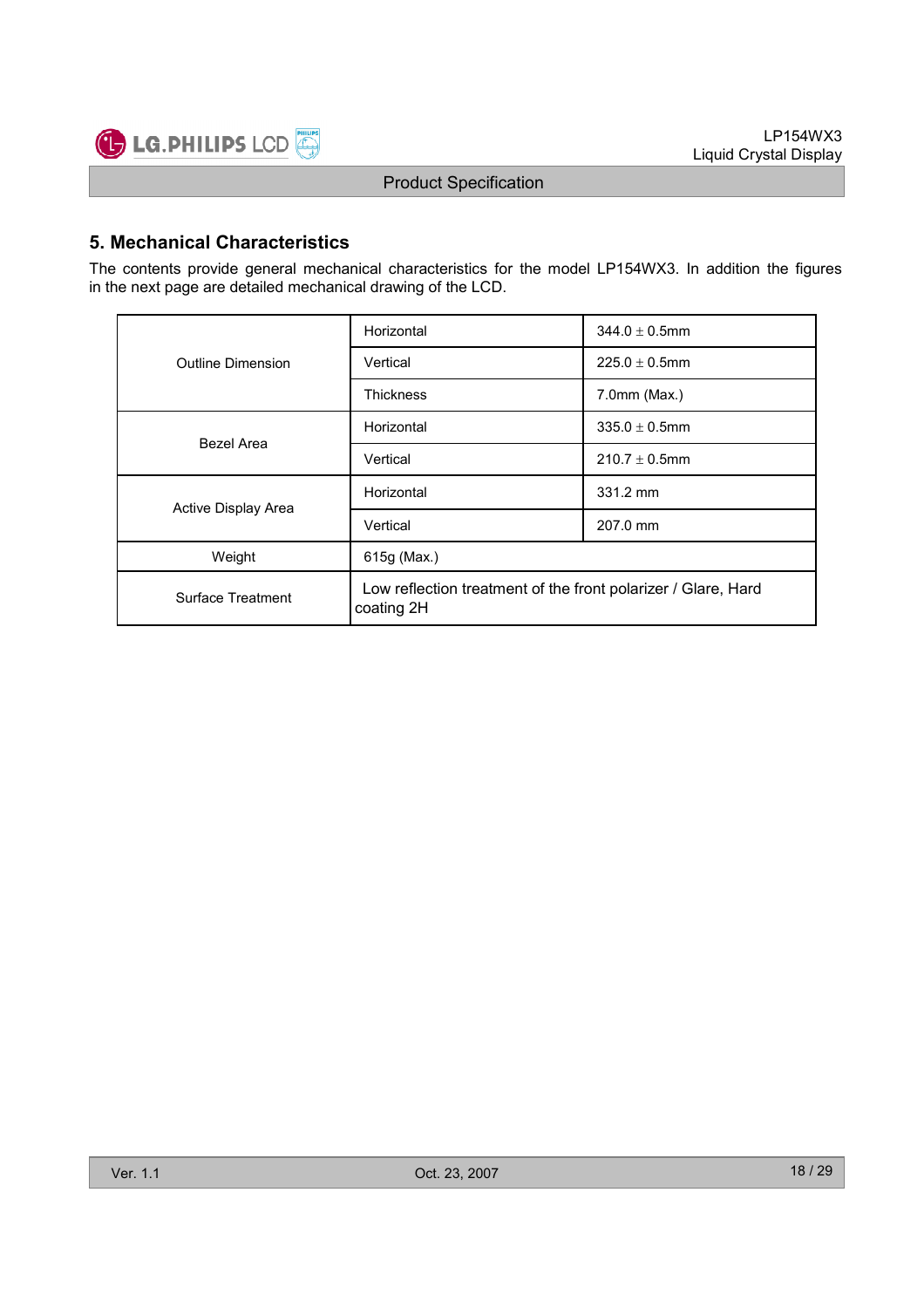



<FRONT VIEW><br>Note) Unit:[mm], General tolerance: ± 0.5mm



Ver. 1.1 Oct. 23, 2007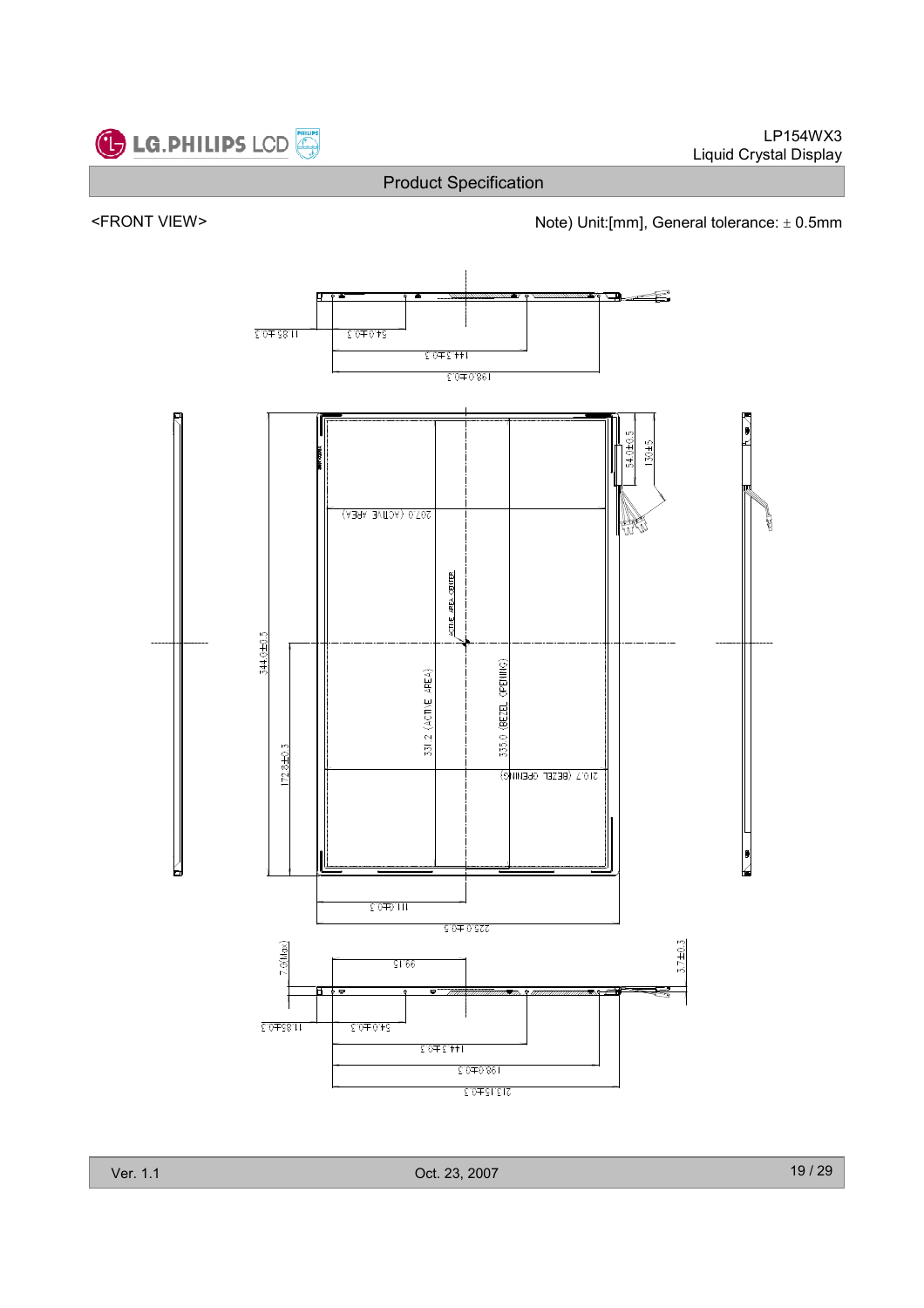

LP154WX3 Liquid Crystal Display

Product Specification

<REAR VIEW> Note) Unit:[mm], General tolerance: ± 0.5mm

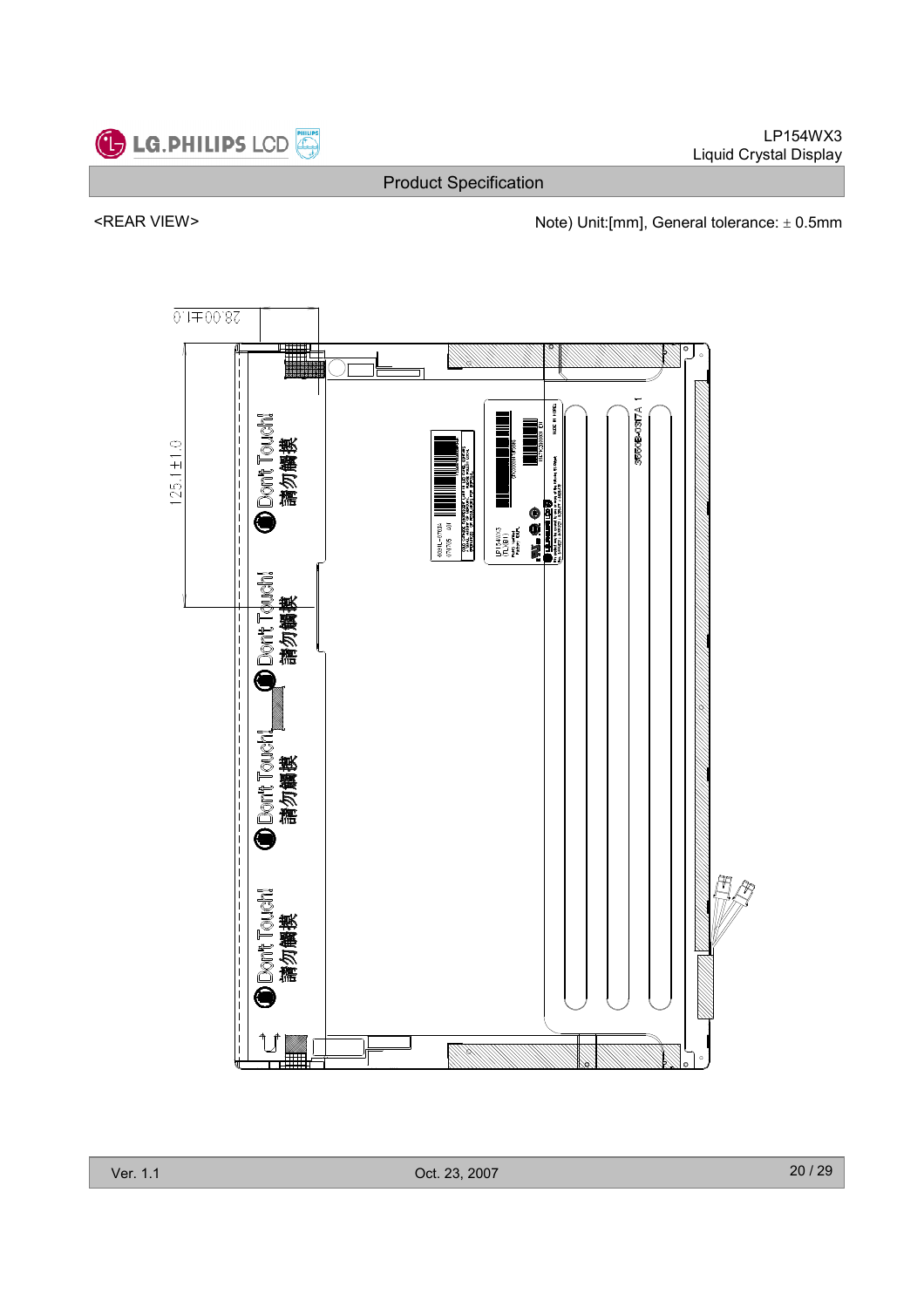





Notes : 1. Screw plated through the method of non-electrolytic nickel plating is preferred to reduce possibility that results in vertical and/or horizontal line defect due to the conductive particles from screw surface.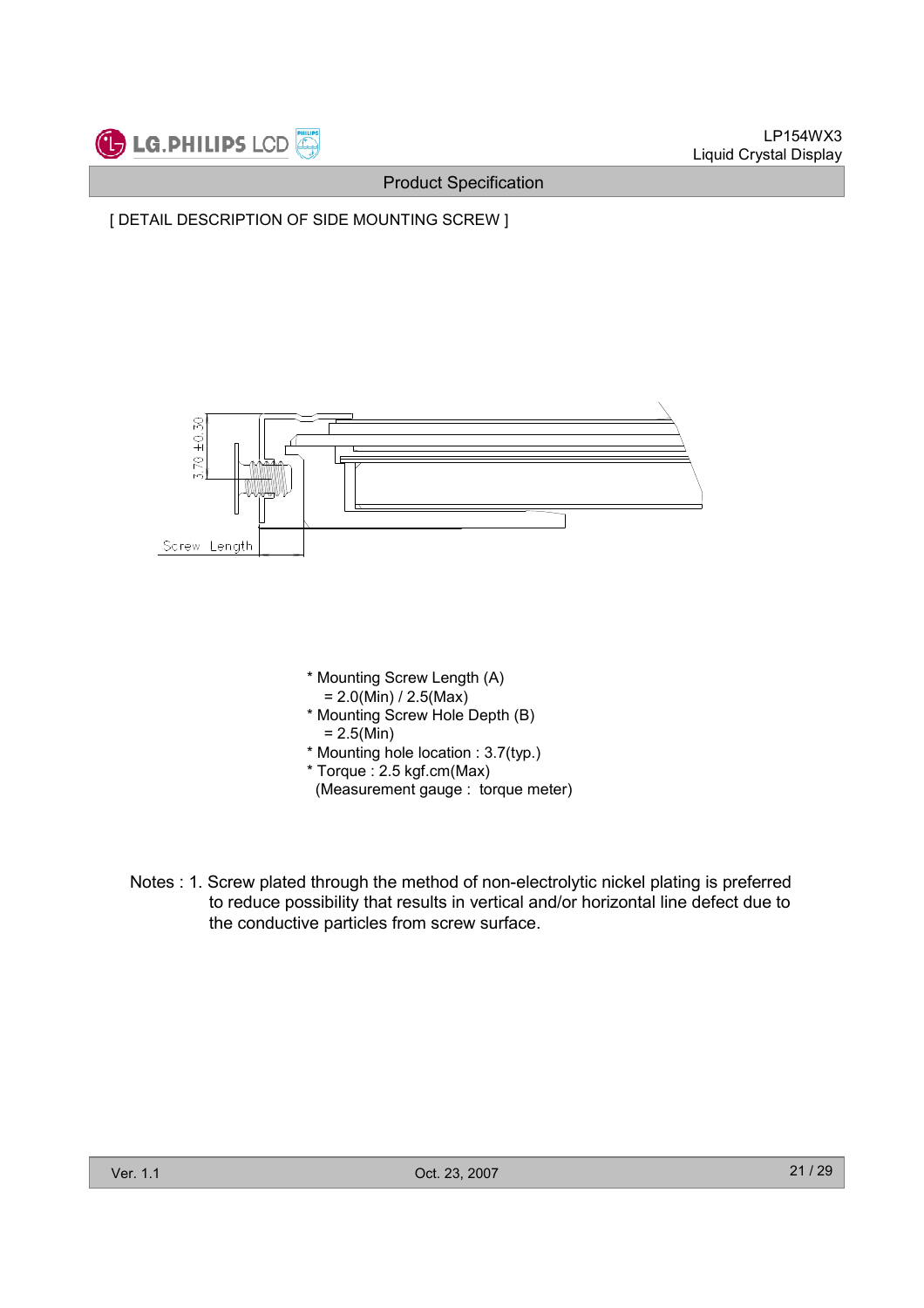

### 6. Reliability

Environment test condition

| No.            | Test Item                                   | Conditions                                                                                                                                                          |
|----------------|---------------------------------------------|---------------------------------------------------------------------------------------------------------------------------------------------------------------------|
| 1              | High temperature storage test               | Ta= $60^{\circ}$ C, 240h                                                                                                                                            |
| $\overline{2}$ | Low temperature storage test                | Ta= $-20^{\circ}$ C, 240h                                                                                                                                           |
| 3              | High temperature operation test             | Ta= 50°C, 50%RH, 240h                                                                                                                                               |
| 4              | Low temperature operation test              | Ta= $0^{\circ}$ C, 240h                                                                                                                                             |
| 5              | Vibration test (non-operating)              | Sine wave, $5 \sim 150$ Hz, 1.5G, 0.37oct/min<br>3 axis, 30min/axis                                                                                                 |
| 6              | Shock test (non-operating)                  | - No functional or cosmetic defects following a shock<br>to all 6 sides delivering at least 180 G in a half sine<br>pulse no longer than 2 ms to the display module |
| 7              | Altitude<br>operating<br>storage / shipment | $0 \sim 10,000$ feet (3,048m) 24Hr<br>$0 \sim 40,000$ feet (12,192m) 24Hr                                                                                           |

{ Result Evaluation Criteria }

There should be no change which might affect the practical display function when the display quality test is conducted under normal operating condition.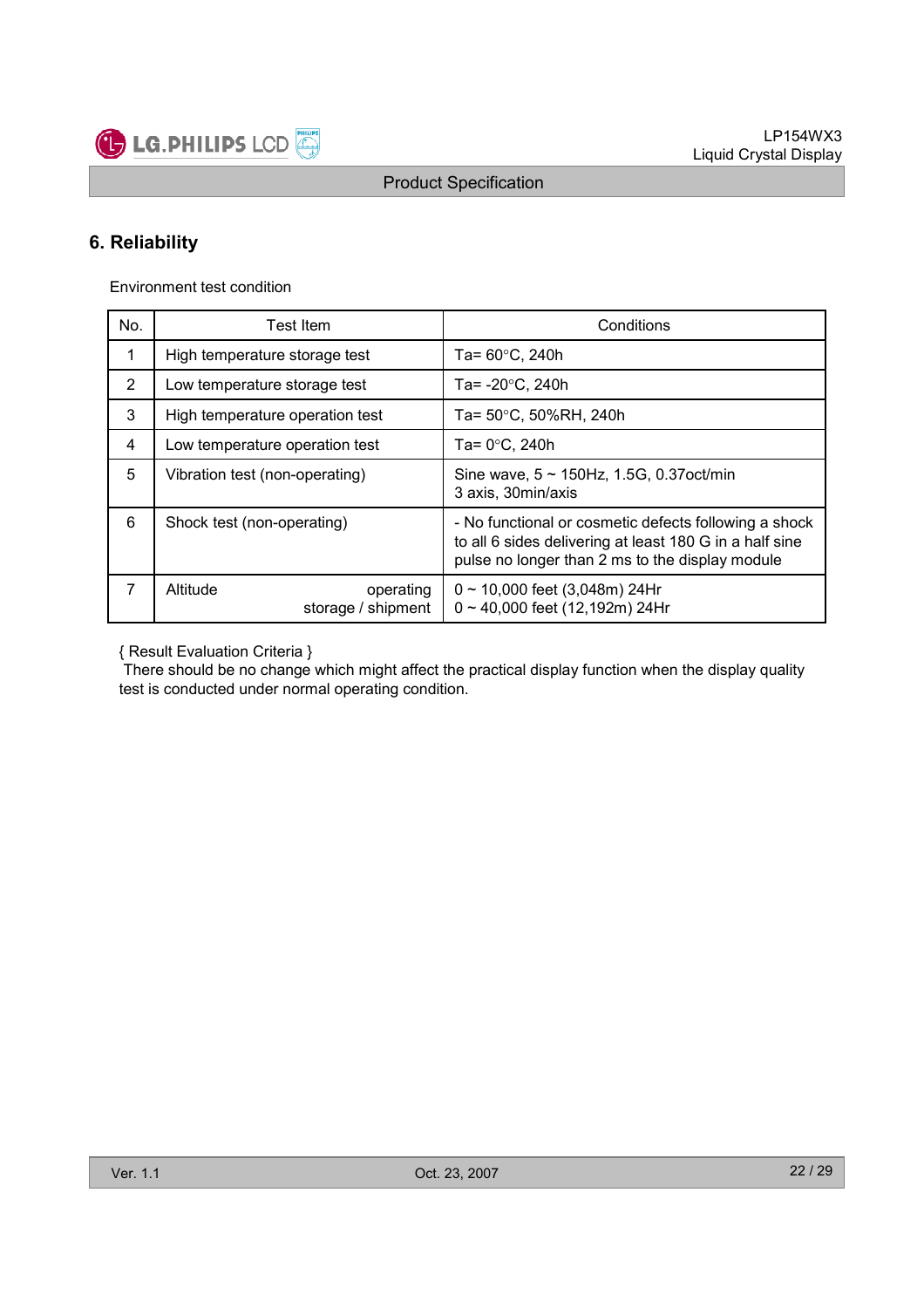

### 7. International Standards

#### 7-1. Safety

a) UL 60950-1:2003, First Edition, Underwriters Laboratories, Inc., Standard for Safety of Information Technology Equipment. b) CAN/CSA C22.2, No. 60950-1-03 1st Ed. April 1, 2003, Canadian Standards Association, Standard for Safety of Information Technology Equipment. c) EN 60950-1:2001, First Edition, European Committee for Electrotechnical Standardization(CENELEC) European Standard for Safety of Information Technology Equipment.

### 7-2. EMC

a) ANSI C63.4 "Methods of Measurement of Radio-Noise Emissions from Low-Voltage Electrical and Electrical Equipment in the Range of 9kHZ to 40GHz. "American National Standards Institute(ANSI), 1992

b) C.I.S.P.R "Limits and Methods of Measurement of Radio Interface Characteristics of Information Technology Equipment." International Special Committee on Radio Interference.

c) EN 55022 "Limits and Methods of Measurement of Radio Interface Characteristics of Information Technology Equipment." European Committee for Electrotechnical Standardization.(CENELEC), 1998 ( Including A1: 2000 )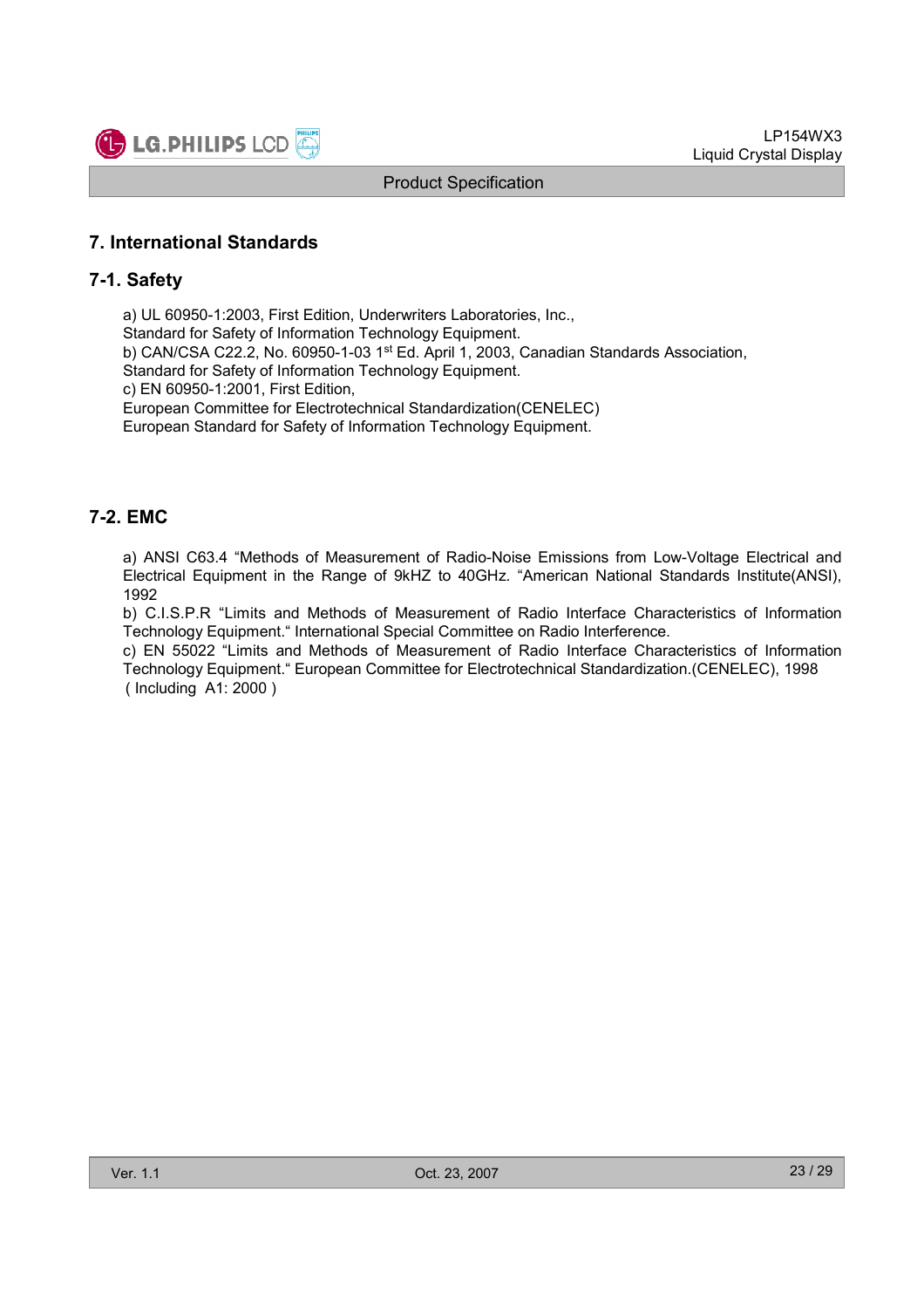

### 8. Packing

### 8-1. Designation of Lot Mark

a) Lot Mark



| A,B,C: SIZE(INCH) |
|-------------------|
| E:MONTH           |

D : YEAR  $F \sim M$  : SERIAL NO.

Note

1. YEAR

| Year | 2001 | 2002 | 2003 | 2004 | 2005 | 2006 | 2007 | 2008 | 2009 | 2010 |
|------|------|------|------|------|------|------|------|------|------|------|
| Mark |      |      |      |      |      |      |      |      |      |      |

2. MONTH

| Month | Jan | Feb | Mar | Apr | May | Jun | Jul | Aug | Sep | Oct | Nov | Dec |
|-------|-----|-----|-----|-----|-----|-----|-----|-----|-----|-----|-----|-----|
| Mark  |     | -   |     |     | ∼   |     |     |     |     |     | ш   | ີ   |

b) Location of Lot Mark

Serial No. is printed on the label. The label is attached to the backside of the LCD module. This is subject to change without prior notice.

### 8-2. Packing Form

- a) Package quantity in one box : 20 pcs
- b) Box Size :  $425mm(L) \times 328mm(W) \times 310mm(H)$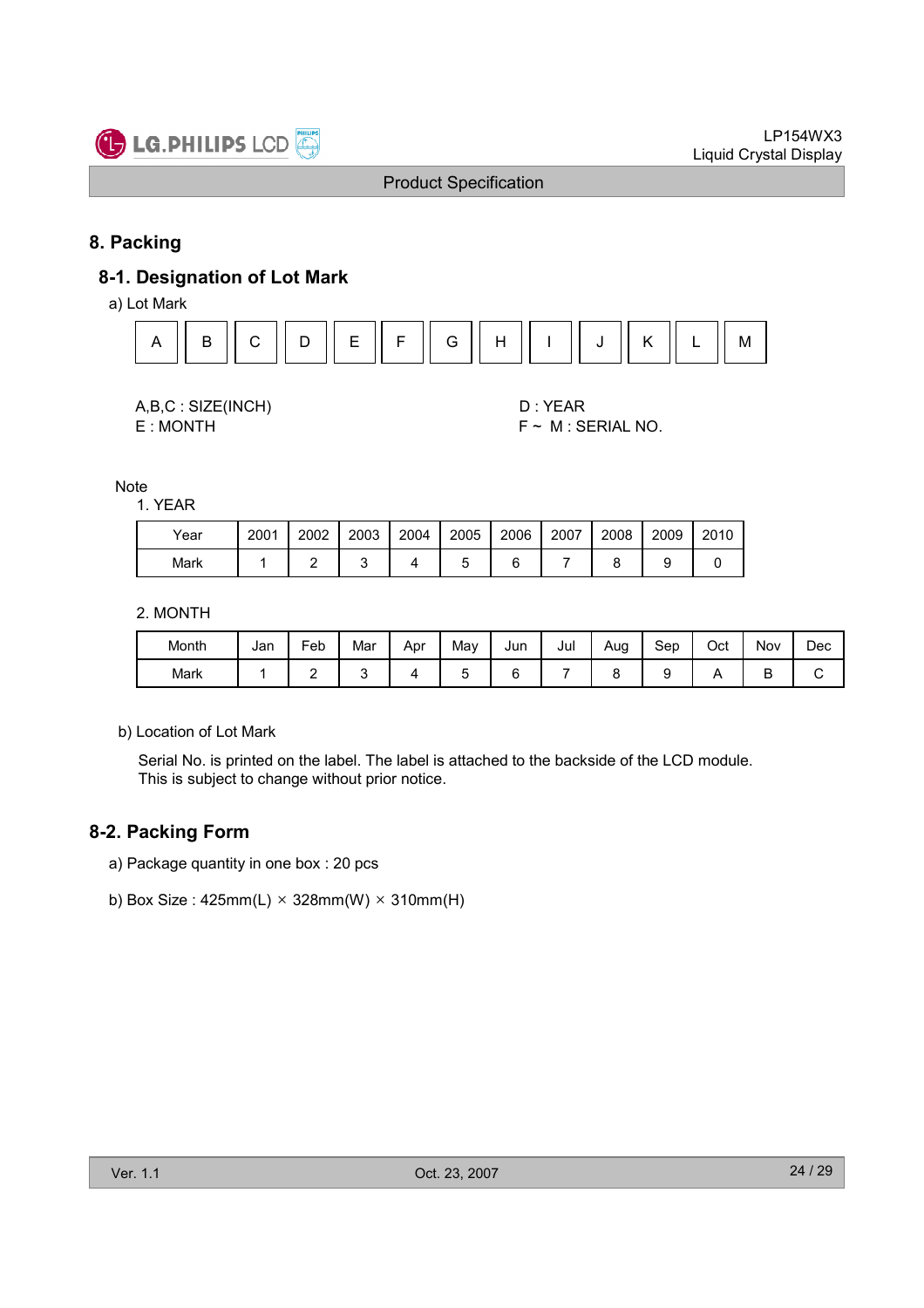

### 9. PRECAUTIONS

Please pay attention to the followings when you use this TFT LCD module.

### 9-1. MOUNTING PRECAUTIONS

- (1) You must mount a module using holes arranged in four corners or four sides.
- (2) You should consider the mounting structure so that uneven force (ex. Twisted stress) is not applied to the module. And the case on which a module is mounted should have sufficient strength so that external force is not transmitted directly to the module.
- (3) Please attach the surface transparent protective plate to the surface in order to protect the polarizer. Transparent protective plate should have sufficient strength in order to the resist external force.
- (4) You should adopt radiation structure to satisfy the temperature specification.
- (5) Acetic acid type and chlorine type materials for the cover case are not desirable because the former generates corrosive gas of attacking the polarizer at high temperature and the latter causes circuit break by electro-chemical reaction.
- (6) Do not touch, push or rub the exposed polarizers with glass, tweezers or anything harder than HB pencil lead. And please do not rub with dust clothes with chemical treatment. Do not touch the surface of polarizer for bare hand or greasy cloth.(Some cosmetics are detrimental to the polarizer.)
- (7) When the surface becomes dusty, please wipe gently with absorbent cotton or other soft materials like chamois soaks with petroleum benzene. Normal-hexane is recommended for cleaning the adhesives used to attach front / rear polarizers. Do not use acetone, toluene and alcohol because they cause chemical damage to the polarizer.
- (8) Wipe off saliva or water drops as soon as possible. Their long time contact with polarizer causes deformations and color fading.
- (9) Do not open the case because inside circuits do not have sufficient strength.

### 9-2. OPERATING PRECAUTIONS

- (1) The spike noise causes the mis-operation of circuits. It should be lower than following voltage :  $V=\pm 200$ mV(Over and under shoot voltage)
- (2) Response time depends on the temperature.(In lower temperature, it becomes longer.)
- (3) Brightness depends on the temperature. (In lower temperature, it becomes lower.) And in lower temperature, response time(required time that brightness is stable after turned on) becomes longer.
- (4) Be careful for condensation at sudden temperature change. Condensation makes damage to polarizer or electrical contacted parts. And after fading condensation, smear or spot will occur.
- (5) When fixed patterns are displayed for a long time, remnant image is likely to occur.
- (6) Module has high frequency circuits. Sufficient suppression to the electromagnetic interference shall be done by system manufacturers. Grounding and shielding methods may be important to minimized the interference.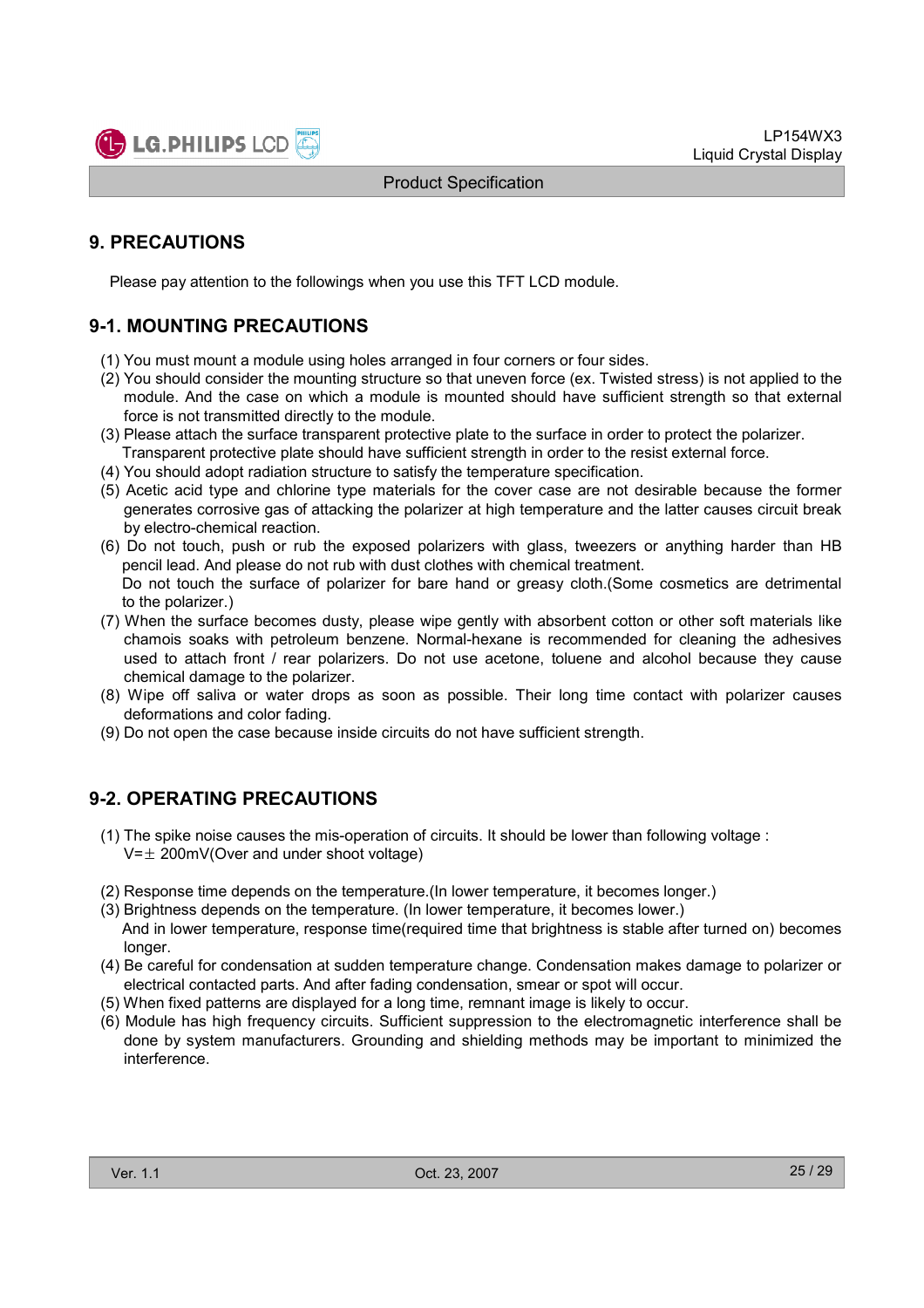

#### 9-3. ELECTROSTATIC DISCHARGE CONTROL

Since a module is composed of electronic circuits, it is not strong to electrostatic discharge. Make certain that treatment persons are connected to ground through wrist band etc. And don't touch interface pin directly.

### 9-4. PRECAUTIONS FOR STRONG LIGHT EXPOSURE

Strong light exposure causes degradation of polarizer and color filter.

### 9-5. STORAGE

When storing modules as spares for a long time, the following precautions are necessary.

- (1) Store them in a dark place. Do not expose the module to sunlight or fluorescent light. Keep the temperature between 5°C and 35°C at normal humidity.
- (2) The polarizer surface should not come in contact with any other object. It is recommended that they be stored in the container in which they were shipped.

### 9-6. HANDLING PRECAUTIONS FOR PROTECTION FILM

- (1) When the protection film is peeled off, static electricity is generated between the film and polarizer. This should be peeled off slowly and carefully by people who are electrically grounded and with well ion-blown equipment or in such a condition, etc.
- (2) The protection film is attached to the polarizer with a small amount of glue. If some stress is applied to rub the protection film against the polarizer during the time you peel off the film, the glue is apt to remain on the polarizer.

Please carefully peel off the protection film without rubbing it against the polarizer.

- (3) When the module with protection film attached is stored for a long time, sometimes there remains a very small amount of glue still on the polarizer after the protection film is peeled off.
- (4) You can remove the glue easily. When the glue remains on the polarizer surface or its vestige is recognized, please wipe them off with absorbent cotton waste or other soft material like chamois soaked with normal-hexane.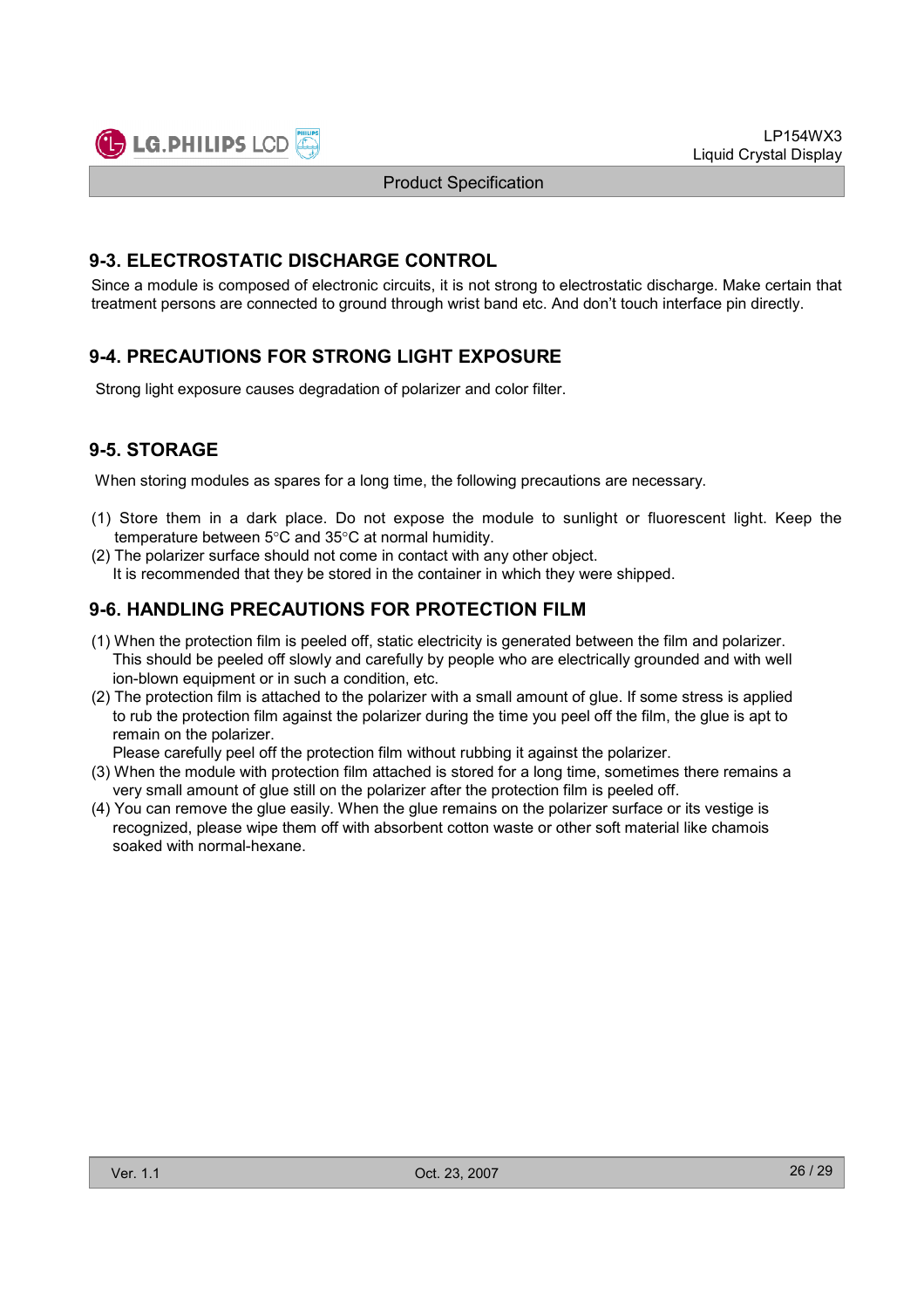

# APPENDIX A. Enhanced Extended Display Identification Data (EEDIDTM) 1/3

| Byte#               | Byte#          | <b>Field Name and Comments</b>                                                                 | Value                          |                                  | Value                  |
|---------------------|----------------|------------------------------------------------------------------------------------------------|--------------------------------|----------------------------------|------------------------|
| (decimal)           | (HEX)          |                                                                                                | (HEX)                          |                                  | (binary)               |
| $\circ$             | 00             | Header                                                                                         | $\Omega$                       | $\mathbf{O}$                     | 0000 0000              |
| 1                   | 01             |                                                                                                | F                              | F                                | 1111 1111              |
| $\overline{c}$      | O <sub>2</sub> |                                                                                                | $\mathsf{F}$                   | F                                | 1111 1111              |
| 3<br>$\overline{4}$ | 03<br>04       |                                                                                                | F<br>F                         | $\mathsf{F}$<br>F                | 1111 1111<br>1111 1111 |
| 5                   | 05             |                                                                                                | F                              | F                                | 1111 1111              |
| 6                   | 06             |                                                                                                | $\mathsf{F}$                   | F                                | 1111 1111              |
| $\overline{7}$      | 07             |                                                                                                | $\mathbf{O}$                   | $\circ$                          | 0000 0000              |
| 8                   | 08             | EISA manufacturer code = LPL                                                                   | 3                              | 2                                | 0011 0010              |
| $\overline{9}$      | 09             |                                                                                                | $\mathbf{O}$                   | С                                | 0000 1100              |
| 10                  | 0A             | Product code = 011C                                                                            | $\mathbf 0$                    | 1                                | 0000 0001              |
| 11                  | <b>OB</b>      | (Hex, LSB first)                                                                               | $\overline{1}$                 | $\overline{C}$                   | 0001 1100              |
| 12                  | OC             | 32-bit serial number                                                                           | $\mathbf{O}$                   | $\Omega$                         | 0000 0000              |
| 13                  | 0D             |                                                                                                | $\mathbf{O}$                   | $\Omega$                         | 0000 0000              |
| 14                  | 0E             |                                                                                                | $\mathbf 0$                    | $\mathbf{O}$                     | 0000 0000              |
| 15                  | 0F             |                                                                                                | $\mathbf{O}$                   | $\Omega$                         | 0000 0000              |
| 16                  | 10             | Week of manufacture                                                                            | $\mathcal{O}$                  | $\circ$                          | 0000 0000              |
| 17                  | 11             | Year of manufacture $= 2007$                                                                   | $\mathbf{1}$                   | $\mathbf{1}$                     | 0001 0001              |
| 18                  | 12             | EDID Structure version $# = 1$                                                                 | $\mathbf{O}$                   | $\mathbf{1}$                     | 0000 0001              |
| 19                  | 13             | EDID Revision $# = 3$                                                                          | $\overline{O}$                 | 3                                | 0000 0011              |
| 20                  | 14             | Video input definition = Digital $1/p$ , non TMDS CRGB                                         | $\,8\,$                        | $\mathbf{O}$                     | 1000 0000              |
| 21                  | 15             | Max H image $size(cm) = 33.12cm(33)$                                                           | $\overline{c}$                 | 1                                | 0010 0001              |
| 22                  | 16             | Max V image $size(cm) = 20.7cm(21)$                                                            | $\mathbf{1}$                   | 5                                | 0001 0101              |
| 23                  | 17             | Display gamma $= 2.20$                                                                         | $\overline{7}$                 | 8                                | 0111 1000              |
| 24                  | 18             | Feature support(DPMS) = Active off, RGB Color                                                  | $\mathbf{O}$                   | A                                | 0000 1010<br>0100 0010 |
| 25<br>26            | 19<br>1A       | <b>Red/Green low Bits</b><br><b>Blue/White Low Bits</b>                                        | $\overline{4}$<br>9            | $\overline{c}$<br>$\overline{O}$ | 1001 0000              |
| 27                  | 1B             | Red X<br>$Rx = 0.646$                                                                          | A                              | 5                                | 1010 0101              |
| 28                  | 1 <sup>C</sup> | <b>Red Y</b><br>$Ry = 0.340$                                                                   | 5                              | 7                                | 0101 0111              |
| 29                  | 1D             | Green X<br>$Gx = 0.297$                                                                        | $\overline{4}$                 | C                                | 0100 1100              |
| 30                  | 1E             | <b>Green Y</b><br>$Gy = 0.620$                                                                 | $\overline{9}$                 | Ε                                | 1001 1110              |
| 31                  | 1F             | <b>Blue X</b><br>$Bx = 0.147$                                                                  | $\overline{2}$                 | 5                                | 0010 0101              |
| 32                  | 20             | <b>Blue Y</b><br>$By = 0.064$                                                                  | $\mathbf{1}$                   | $\Omega$                         | 0001 0000              |
| 33                  | 21             | White X<br>$Wx = 0.313$                                                                        | 5                              | $\mathbf{O}$                     | 0101 0000              |
| 34<br>35            | 22             | $Wy = 0.329$<br>White Y                                                                        | $\overline{5}$                 | $\overline{4}$                   | 0101 0100<br>0000 0000 |
| 36                  | 23             | Established Timing I                                                                           | $\mathbf{O}$<br>$\overline{O}$ | $\Omega$<br>$\Omega$             | 0000 0000              |
| 37                  | 24<br>25       | Established Timing II<br>Manufacturer's Timings                                                | $\mathbf{O}$                   | $\Omega$                         | 0000 0000              |
| $\overline{38}$     | 26             | Standard Timing Identification 1 was not used                                                  | $\circ$                        | 1                                | 0000 0001              |
| 39                  | 27             | Standard Timing Identification 1 was not used                                                  | $\Omega$                       | $\mathbf{1}$                     | 0000 0001              |
| 40                  | 28             |                                                                                                | $\Omega$                       | $\mathbf{1}$                     | 0000 0001              |
| 41                  | 29             | Standard Timing Identification 2 was not used<br>Standard Timing Identification 2 was not used | 0                              | 1                                | 0000 0001              |
| 42                  | 2A             |                                                                                                | $\mathbf{O}$                   | $\mathbf{1}$                     | 0000 0001              |
| 43                  | 2B             | Standard Timing Identification 3 was not used                                                  | 0                              | 1                                | 0000 0001              |
| 44                  | 2C             | Standard Timing Identification 3 was not used<br>Standard Timing Identification 4 was not used | $\circ$                        | 1                                | 0000 0001              |
|                     |                |                                                                                                | $\mathbf{O}$                   | 1                                | 0000 0001              |
| 45                  | 2D             | Standard Timing Identification 4 was not used                                                  | $\circ$                        | $\mathbf{1}$                     | 0000 0001              |
| 46                  | 2E             | Standard Timing Identification 5 was not used                                                  | 0                              | $\mathbf{1}$                     | 0000 0001              |
| 47                  | 2F             | Standard Timing Identification 5 was not used                                                  | $\mathbf{O}$                   | 1                                | 0000 0001              |
| 48<br>49            | 30<br>31       | Standard Timing Identification 6 was not used                                                  | $\mathbf{O}$                   | 1                                | 0000 0001              |
|                     |                | Standard Timing Identification 6 was not used                                                  | $\circ$                        |                                  |                        |
| 50                  | 32             | Standard Timing Identification 7 was not used                                                  |                                | $\mathbf{1}$                     | 0000 0001              |
| 51                  | 33             | Standard Timing Identification 7 was not used                                                  | $\mathbf{O}$                   | 1                                | 0000 0001              |
| 52                  | 34             | Standard Timing Identification 8 was not used                                                  | $\mathbf 0$                    | 1                                | 0000 0001              |
| 53                  | 35             | Standard Timing Identification 8 was not used                                                  | $\mathbf 0$                    | $\mathbf{1}$                     | 0000 0001              |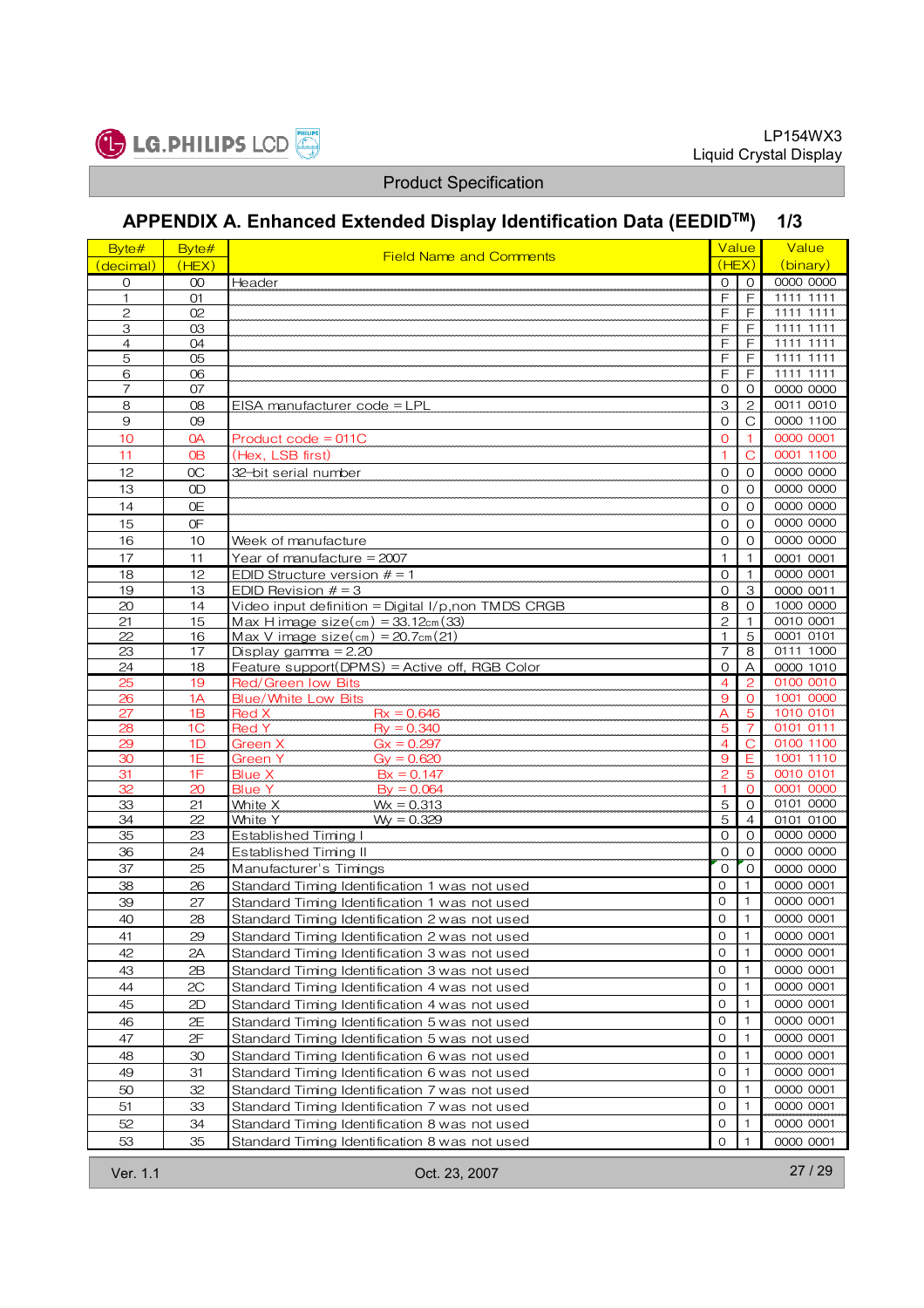



# APPENDIX A. Enhanced Extended Display Identification Data (EEDIDTM) 2/3

| 5<br>1101 0101<br>54<br>D<br>36<br>1280 X 800 @ 60Hz mode: pixel clock = 71.25MHz<br>55<br>$\mathbf{1}$<br>0001 1011<br>37<br>(Stored LSB first)<br>B<br>56<br>38<br>$\overline{O}$<br>0000 0000<br>Horizontal Active = 1280 pixels<br>$\Omega$<br>1010 0000<br>57<br>Horizontal Blanking = 160 pixels<br>A<br>$\mathbf{O}$<br>39<br>5<br>58<br>0101 0000<br>3A<br>Horizontal Active: Horizontal Blanking = 1280: 160<br>$\mathbf{O}$<br>$\overline{c}$<br>0010 0000<br>59<br>Vertical Avtive $= 800$ lines<br>ЗB<br>$\mathbf{O}$<br>$\overline{7}$<br>0001 0111<br>60<br>3C<br>Vertical Blanking = $23$ lines<br>$\mathbf{1}$<br>61<br>3<br>Vertical Active: Vertical Blanking = 800: 23<br>$\mathbf{O}$<br>0011 0000<br>ЗD<br>3<br>62<br>0011 0000<br>Horizontal Sync. Offset = 48 pixels<br>ЗE<br>$\mathbf{O}$<br>$\overline{c}$<br>63<br>3F<br>Horizontal Sync Pulse Width = 32 pixels<br>0010 0000<br>0<br>64<br>$\overline{c}$<br>0010 0110<br>40<br>Vertical Sync Offset = 2 lines, Sync Width = 6 lines<br>6<br>0000 0000<br>65<br>Horizontal Vertical Sync Offset/Width upper 2bits = $0$<br>$\mathbf{O}$<br>$\circ$<br>41<br>$\overline{4}$<br>0100 1011<br>66<br>42<br>Horizontal Image Size = $331.2mm(331)$<br>B<br>67<br>F<br>1100 1111<br>43<br>Vertical Image Size = $207.0$ mm $(207)$<br>C<br>68<br>$\mathbf{1}$<br>$\mathbf{O}$<br>0001 0000<br>44<br>Horizontal & Vertical Image Size<br>69<br>0000 0000<br>Horizontal Border = $0$<br>$\mathbf{O}$<br>$\mathbf{O}$<br>45<br>70<br>0000 0000<br>46<br>Vertical Border $= 0$<br>$\mathbf 0$<br>$\mathbf{O}$<br>71<br>0001 1001<br>47<br>Non-interlaced, Normal display, no stereo, Digital separate sync, H/V pol negatives<br>$\mathbf{1}$<br>9<br>0000 0000<br>72<br>48<br>Detailed Timing Descriptor #2<br>$\circ$<br>$\mathbf{O}$<br>73<br>0000 0000<br>49<br>$\mathbf{O}$<br>$\mathbf{O}$<br>74<br>$\mathbf{O}$<br>$\mathbf{O}$<br>0000 0000<br>4A<br>75<br>4B<br>$\circ$<br>$\mathbf{O}$<br>0000 0000<br>00000000<br>76<br>$\mathbf{O}$<br>4C<br>$\Omega$<br>77<br>$\circ$<br>$\mathbf{O}$<br>0000 0000<br>4D<br>78<br>4E<br>$\circ$<br>$\mathbf{O}$<br>0000 0000<br>79<br>0000 0000<br>$\mathbf{O}$<br>$\mathbf{O}$<br>4F<br>80<br>$\mathbf{O}$<br>$\mathbf{O}$<br>0000 0000<br>50<br>81<br>0000 0000<br>51<br>$\mathbf{O}$<br>$\mathbf 0$<br>82<br>$\mathbf{O}$<br>0000 0000<br>52<br>$\mathbf{O}$<br>0000 0000<br>83<br>53<br>$\mathbf{O}$<br>$\mathbf{O}$<br>0000 0000<br>84<br>55<br>$\circ$<br>$\mathbf 0$<br>85<br>$\mathbf{O}$<br>0000 0000<br>55<br>$\mathbf{O}$<br>86<br>$\mathbf{O}$<br>$\mathbf{O}$<br>0000 0000<br>56<br>87<br>57<br>0000 0000<br>$\circ$<br>$\mathbf{O}$<br>$\mathbf{O}$<br>0000 0000<br>88<br>58<br>$\mathbf{O}$<br>89<br>$\circ$<br>0000 0000<br>59<br>$\mathbf{0}$<br>90<br>0000 0000<br>5A<br>$\mathbf{O}$<br>$\mathbf{O}$<br>Detailed Timing Descriptor #3<br>0000 0000<br>91<br>5B<br>$\mathbf{O}$<br>$\Omega$<br>92<br>5C<br>0000 0000<br>0<br>$\mathbf 0$<br>F<br>93<br>5D<br>Е<br>1111 1110<br>5E<br>0000 0000<br>94<br>0<br>0<br>5F<br>$\overline{C}$<br>95<br>$\overline{4}$<br>0100 1100<br>96<br>60<br>G<br>$\overline{4}$<br>0100 0111<br>7<br>97<br>P<br>61<br>5<br>0101 0000<br>$\mathbf{0}$<br>98<br>62<br>6<br>8<br>0110 1000<br>h | Byte#<br>(decimal) | Byte#<br>(HEX) | <b>Field Name and Comments</b> | Value<br>(HEX) | Value<br>(binary) |
|-------------------------------------------------------------------------------------------------------------------------------------------------------------------------------------------------------------------------------------------------------------------------------------------------------------------------------------------------------------------------------------------------------------------------------------------------------------------------------------------------------------------------------------------------------------------------------------------------------------------------------------------------------------------------------------------------------------------------------------------------------------------------------------------------------------------------------------------------------------------------------------------------------------------------------------------------------------------------------------------------------------------------------------------------------------------------------------------------------------------------------------------------------------------------------------------------------------------------------------------------------------------------------------------------------------------------------------------------------------------------------------------------------------------------------------------------------------------------------------------------------------------------------------------------------------------------------------------------------------------------------------------------------------------------------------------------------------------------------------------------------------------------------------------------------------------------------------------------------------------------------------------------------------------------------------------------------------------------------------------------------------------------------------------------------------------------------------------------------------------------------------------------------------------------------------------------------------------------------------------------------------------------------------------------------------------------------------------------------------------------------------------------------------------------------------------------------------------------------------------------------------------------------------------------------------------------------------------------------------------------------------------------------------------------------------------------------------------------------------------------------------------------------------------------------------------------------------------------------------------------------------------------------------------------------------------------------------------------------------------------------------------------------------------------------------------------------------------------------------------------------------------------------------------------------------------------------------------------------------------------------------|--------------------|----------------|--------------------------------|----------------|-------------------|
|                                                                                                                                                                                                                                                                                                                                                                                                                                                                                                                                                                                                                                                                                                                                                                                                                                                                                                                                                                                                                                                                                                                                                                                                                                                                                                                                                                                                                                                                                                                                                                                                                                                                                                                                                                                                                                                                                                                                                                                                                                                                                                                                                                                                                                                                                                                                                                                                                                                                                                                                                                                                                                                                                                                                                                                                                                                                                                                                                                                                                                                                                                                                                                                                                                                             |                    |                |                                |                |                   |
|                                                                                                                                                                                                                                                                                                                                                                                                                                                                                                                                                                                                                                                                                                                                                                                                                                                                                                                                                                                                                                                                                                                                                                                                                                                                                                                                                                                                                                                                                                                                                                                                                                                                                                                                                                                                                                                                                                                                                                                                                                                                                                                                                                                                                                                                                                                                                                                                                                                                                                                                                                                                                                                                                                                                                                                                                                                                                                                                                                                                                                                                                                                                                                                                                                                             |                    |                |                                |                |                   |
|                                                                                                                                                                                                                                                                                                                                                                                                                                                                                                                                                                                                                                                                                                                                                                                                                                                                                                                                                                                                                                                                                                                                                                                                                                                                                                                                                                                                                                                                                                                                                                                                                                                                                                                                                                                                                                                                                                                                                                                                                                                                                                                                                                                                                                                                                                                                                                                                                                                                                                                                                                                                                                                                                                                                                                                                                                                                                                                                                                                                                                                                                                                                                                                                                                                             |                    |                |                                |                |                   |
|                                                                                                                                                                                                                                                                                                                                                                                                                                                                                                                                                                                                                                                                                                                                                                                                                                                                                                                                                                                                                                                                                                                                                                                                                                                                                                                                                                                                                                                                                                                                                                                                                                                                                                                                                                                                                                                                                                                                                                                                                                                                                                                                                                                                                                                                                                                                                                                                                                                                                                                                                                                                                                                                                                                                                                                                                                                                                                                                                                                                                                                                                                                                                                                                                                                             |                    |                |                                |                |                   |
|                                                                                                                                                                                                                                                                                                                                                                                                                                                                                                                                                                                                                                                                                                                                                                                                                                                                                                                                                                                                                                                                                                                                                                                                                                                                                                                                                                                                                                                                                                                                                                                                                                                                                                                                                                                                                                                                                                                                                                                                                                                                                                                                                                                                                                                                                                                                                                                                                                                                                                                                                                                                                                                                                                                                                                                                                                                                                                                                                                                                                                                                                                                                                                                                                                                             |                    |                |                                |                |                   |
|                                                                                                                                                                                                                                                                                                                                                                                                                                                                                                                                                                                                                                                                                                                                                                                                                                                                                                                                                                                                                                                                                                                                                                                                                                                                                                                                                                                                                                                                                                                                                                                                                                                                                                                                                                                                                                                                                                                                                                                                                                                                                                                                                                                                                                                                                                                                                                                                                                                                                                                                                                                                                                                                                                                                                                                                                                                                                                                                                                                                                                                                                                                                                                                                                                                             |                    |                |                                |                |                   |
|                                                                                                                                                                                                                                                                                                                                                                                                                                                                                                                                                                                                                                                                                                                                                                                                                                                                                                                                                                                                                                                                                                                                                                                                                                                                                                                                                                                                                                                                                                                                                                                                                                                                                                                                                                                                                                                                                                                                                                                                                                                                                                                                                                                                                                                                                                                                                                                                                                                                                                                                                                                                                                                                                                                                                                                                                                                                                                                                                                                                                                                                                                                                                                                                                                                             |                    |                |                                |                |                   |
|                                                                                                                                                                                                                                                                                                                                                                                                                                                                                                                                                                                                                                                                                                                                                                                                                                                                                                                                                                                                                                                                                                                                                                                                                                                                                                                                                                                                                                                                                                                                                                                                                                                                                                                                                                                                                                                                                                                                                                                                                                                                                                                                                                                                                                                                                                                                                                                                                                                                                                                                                                                                                                                                                                                                                                                                                                                                                                                                                                                                                                                                                                                                                                                                                                                             |                    |                |                                |                |                   |
|                                                                                                                                                                                                                                                                                                                                                                                                                                                                                                                                                                                                                                                                                                                                                                                                                                                                                                                                                                                                                                                                                                                                                                                                                                                                                                                                                                                                                                                                                                                                                                                                                                                                                                                                                                                                                                                                                                                                                                                                                                                                                                                                                                                                                                                                                                                                                                                                                                                                                                                                                                                                                                                                                                                                                                                                                                                                                                                                                                                                                                                                                                                                                                                                                                                             |                    |                |                                |                |                   |
|                                                                                                                                                                                                                                                                                                                                                                                                                                                                                                                                                                                                                                                                                                                                                                                                                                                                                                                                                                                                                                                                                                                                                                                                                                                                                                                                                                                                                                                                                                                                                                                                                                                                                                                                                                                                                                                                                                                                                                                                                                                                                                                                                                                                                                                                                                                                                                                                                                                                                                                                                                                                                                                                                                                                                                                                                                                                                                                                                                                                                                                                                                                                                                                                                                                             |                    |                |                                |                |                   |
|                                                                                                                                                                                                                                                                                                                                                                                                                                                                                                                                                                                                                                                                                                                                                                                                                                                                                                                                                                                                                                                                                                                                                                                                                                                                                                                                                                                                                                                                                                                                                                                                                                                                                                                                                                                                                                                                                                                                                                                                                                                                                                                                                                                                                                                                                                                                                                                                                                                                                                                                                                                                                                                                                                                                                                                                                                                                                                                                                                                                                                                                                                                                                                                                                                                             |                    |                |                                |                |                   |
|                                                                                                                                                                                                                                                                                                                                                                                                                                                                                                                                                                                                                                                                                                                                                                                                                                                                                                                                                                                                                                                                                                                                                                                                                                                                                                                                                                                                                                                                                                                                                                                                                                                                                                                                                                                                                                                                                                                                                                                                                                                                                                                                                                                                                                                                                                                                                                                                                                                                                                                                                                                                                                                                                                                                                                                                                                                                                                                                                                                                                                                                                                                                                                                                                                                             |                    |                |                                |                |                   |
|                                                                                                                                                                                                                                                                                                                                                                                                                                                                                                                                                                                                                                                                                                                                                                                                                                                                                                                                                                                                                                                                                                                                                                                                                                                                                                                                                                                                                                                                                                                                                                                                                                                                                                                                                                                                                                                                                                                                                                                                                                                                                                                                                                                                                                                                                                                                                                                                                                                                                                                                                                                                                                                                                                                                                                                                                                                                                                                                                                                                                                                                                                                                                                                                                                                             |                    |                |                                |                |                   |
|                                                                                                                                                                                                                                                                                                                                                                                                                                                                                                                                                                                                                                                                                                                                                                                                                                                                                                                                                                                                                                                                                                                                                                                                                                                                                                                                                                                                                                                                                                                                                                                                                                                                                                                                                                                                                                                                                                                                                                                                                                                                                                                                                                                                                                                                                                                                                                                                                                                                                                                                                                                                                                                                                                                                                                                                                                                                                                                                                                                                                                                                                                                                                                                                                                                             |                    |                |                                |                |                   |
|                                                                                                                                                                                                                                                                                                                                                                                                                                                                                                                                                                                                                                                                                                                                                                                                                                                                                                                                                                                                                                                                                                                                                                                                                                                                                                                                                                                                                                                                                                                                                                                                                                                                                                                                                                                                                                                                                                                                                                                                                                                                                                                                                                                                                                                                                                                                                                                                                                                                                                                                                                                                                                                                                                                                                                                                                                                                                                                                                                                                                                                                                                                                                                                                                                                             |                    |                |                                |                |                   |
|                                                                                                                                                                                                                                                                                                                                                                                                                                                                                                                                                                                                                                                                                                                                                                                                                                                                                                                                                                                                                                                                                                                                                                                                                                                                                                                                                                                                                                                                                                                                                                                                                                                                                                                                                                                                                                                                                                                                                                                                                                                                                                                                                                                                                                                                                                                                                                                                                                                                                                                                                                                                                                                                                                                                                                                                                                                                                                                                                                                                                                                                                                                                                                                                                                                             |                    |                |                                |                |                   |
|                                                                                                                                                                                                                                                                                                                                                                                                                                                                                                                                                                                                                                                                                                                                                                                                                                                                                                                                                                                                                                                                                                                                                                                                                                                                                                                                                                                                                                                                                                                                                                                                                                                                                                                                                                                                                                                                                                                                                                                                                                                                                                                                                                                                                                                                                                                                                                                                                                                                                                                                                                                                                                                                                                                                                                                                                                                                                                                                                                                                                                                                                                                                                                                                                                                             |                    |                |                                |                |                   |
|                                                                                                                                                                                                                                                                                                                                                                                                                                                                                                                                                                                                                                                                                                                                                                                                                                                                                                                                                                                                                                                                                                                                                                                                                                                                                                                                                                                                                                                                                                                                                                                                                                                                                                                                                                                                                                                                                                                                                                                                                                                                                                                                                                                                                                                                                                                                                                                                                                                                                                                                                                                                                                                                                                                                                                                                                                                                                                                                                                                                                                                                                                                                                                                                                                                             |                    |                |                                |                |                   |
|                                                                                                                                                                                                                                                                                                                                                                                                                                                                                                                                                                                                                                                                                                                                                                                                                                                                                                                                                                                                                                                                                                                                                                                                                                                                                                                                                                                                                                                                                                                                                                                                                                                                                                                                                                                                                                                                                                                                                                                                                                                                                                                                                                                                                                                                                                                                                                                                                                                                                                                                                                                                                                                                                                                                                                                                                                                                                                                                                                                                                                                                                                                                                                                                                                                             |                    |                |                                |                |                   |
|                                                                                                                                                                                                                                                                                                                                                                                                                                                                                                                                                                                                                                                                                                                                                                                                                                                                                                                                                                                                                                                                                                                                                                                                                                                                                                                                                                                                                                                                                                                                                                                                                                                                                                                                                                                                                                                                                                                                                                                                                                                                                                                                                                                                                                                                                                                                                                                                                                                                                                                                                                                                                                                                                                                                                                                                                                                                                                                                                                                                                                                                                                                                                                                                                                                             |                    |                |                                |                |                   |
|                                                                                                                                                                                                                                                                                                                                                                                                                                                                                                                                                                                                                                                                                                                                                                                                                                                                                                                                                                                                                                                                                                                                                                                                                                                                                                                                                                                                                                                                                                                                                                                                                                                                                                                                                                                                                                                                                                                                                                                                                                                                                                                                                                                                                                                                                                                                                                                                                                                                                                                                                                                                                                                                                                                                                                                                                                                                                                                                                                                                                                                                                                                                                                                                                                                             |                    |                |                                |                |                   |
|                                                                                                                                                                                                                                                                                                                                                                                                                                                                                                                                                                                                                                                                                                                                                                                                                                                                                                                                                                                                                                                                                                                                                                                                                                                                                                                                                                                                                                                                                                                                                                                                                                                                                                                                                                                                                                                                                                                                                                                                                                                                                                                                                                                                                                                                                                                                                                                                                                                                                                                                                                                                                                                                                                                                                                                                                                                                                                                                                                                                                                                                                                                                                                                                                                                             |                    |                |                                |                |                   |
|                                                                                                                                                                                                                                                                                                                                                                                                                                                                                                                                                                                                                                                                                                                                                                                                                                                                                                                                                                                                                                                                                                                                                                                                                                                                                                                                                                                                                                                                                                                                                                                                                                                                                                                                                                                                                                                                                                                                                                                                                                                                                                                                                                                                                                                                                                                                                                                                                                                                                                                                                                                                                                                                                                                                                                                                                                                                                                                                                                                                                                                                                                                                                                                                                                                             |                    |                |                                |                |                   |
|                                                                                                                                                                                                                                                                                                                                                                                                                                                                                                                                                                                                                                                                                                                                                                                                                                                                                                                                                                                                                                                                                                                                                                                                                                                                                                                                                                                                                                                                                                                                                                                                                                                                                                                                                                                                                                                                                                                                                                                                                                                                                                                                                                                                                                                                                                                                                                                                                                                                                                                                                                                                                                                                                                                                                                                                                                                                                                                                                                                                                                                                                                                                                                                                                                                             |                    |                |                                |                |                   |
|                                                                                                                                                                                                                                                                                                                                                                                                                                                                                                                                                                                                                                                                                                                                                                                                                                                                                                                                                                                                                                                                                                                                                                                                                                                                                                                                                                                                                                                                                                                                                                                                                                                                                                                                                                                                                                                                                                                                                                                                                                                                                                                                                                                                                                                                                                                                                                                                                                                                                                                                                                                                                                                                                                                                                                                                                                                                                                                                                                                                                                                                                                                                                                                                                                                             |                    |                |                                |                |                   |
|                                                                                                                                                                                                                                                                                                                                                                                                                                                                                                                                                                                                                                                                                                                                                                                                                                                                                                                                                                                                                                                                                                                                                                                                                                                                                                                                                                                                                                                                                                                                                                                                                                                                                                                                                                                                                                                                                                                                                                                                                                                                                                                                                                                                                                                                                                                                                                                                                                                                                                                                                                                                                                                                                                                                                                                                                                                                                                                                                                                                                                                                                                                                                                                                                                                             |                    |                |                                |                |                   |
|                                                                                                                                                                                                                                                                                                                                                                                                                                                                                                                                                                                                                                                                                                                                                                                                                                                                                                                                                                                                                                                                                                                                                                                                                                                                                                                                                                                                                                                                                                                                                                                                                                                                                                                                                                                                                                                                                                                                                                                                                                                                                                                                                                                                                                                                                                                                                                                                                                                                                                                                                                                                                                                                                                                                                                                                                                                                                                                                                                                                                                                                                                                                                                                                                                                             |                    |                |                                |                |                   |
|                                                                                                                                                                                                                                                                                                                                                                                                                                                                                                                                                                                                                                                                                                                                                                                                                                                                                                                                                                                                                                                                                                                                                                                                                                                                                                                                                                                                                                                                                                                                                                                                                                                                                                                                                                                                                                                                                                                                                                                                                                                                                                                                                                                                                                                                                                                                                                                                                                                                                                                                                                                                                                                                                                                                                                                                                                                                                                                                                                                                                                                                                                                                                                                                                                                             |                    |                |                                |                |                   |
|                                                                                                                                                                                                                                                                                                                                                                                                                                                                                                                                                                                                                                                                                                                                                                                                                                                                                                                                                                                                                                                                                                                                                                                                                                                                                                                                                                                                                                                                                                                                                                                                                                                                                                                                                                                                                                                                                                                                                                                                                                                                                                                                                                                                                                                                                                                                                                                                                                                                                                                                                                                                                                                                                                                                                                                                                                                                                                                                                                                                                                                                                                                                                                                                                                                             |                    |                |                                |                |                   |
|                                                                                                                                                                                                                                                                                                                                                                                                                                                                                                                                                                                                                                                                                                                                                                                                                                                                                                                                                                                                                                                                                                                                                                                                                                                                                                                                                                                                                                                                                                                                                                                                                                                                                                                                                                                                                                                                                                                                                                                                                                                                                                                                                                                                                                                                                                                                                                                                                                                                                                                                                                                                                                                                                                                                                                                                                                                                                                                                                                                                                                                                                                                                                                                                                                                             |                    |                |                                |                |                   |
|                                                                                                                                                                                                                                                                                                                                                                                                                                                                                                                                                                                                                                                                                                                                                                                                                                                                                                                                                                                                                                                                                                                                                                                                                                                                                                                                                                                                                                                                                                                                                                                                                                                                                                                                                                                                                                                                                                                                                                                                                                                                                                                                                                                                                                                                                                                                                                                                                                                                                                                                                                                                                                                                                                                                                                                                                                                                                                                                                                                                                                                                                                                                                                                                                                                             |                    |                |                                |                |                   |
|                                                                                                                                                                                                                                                                                                                                                                                                                                                                                                                                                                                                                                                                                                                                                                                                                                                                                                                                                                                                                                                                                                                                                                                                                                                                                                                                                                                                                                                                                                                                                                                                                                                                                                                                                                                                                                                                                                                                                                                                                                                                                                                                                                                                                                                                                                                                                                                                                                                                                                                                                                                                                                                                                                                                                                                                                                                                                                                                                                                                                                                                                                                                                                                                                                                             |                    |                |                                |                |                   |
|                                                                                                                                                                                                                                                                                                                                                                                                                                                                                                                                                                                                                                                                                                                                                                                                                                                                                                                                                                                                                                                                                                                                                                                                                                                                                                                                                                                                                                                                                                                                                                                                                                                                                                                                                                                                                                                                                                                                                                                                                                                                                                                                                                                                                                                                                                                                                                                                                                                                                                                                                                                                                                                                                                                                                                                                                                                                                                                                                                                                                                                                                                                                                                                                                                                             |                    |                |                                |                |                   |
|                                                                                                                                                                                                                                                                                                                                                                                                                                                                                                                                                                                                                                                                                                                                                                                                                                                                                                                                                                                                                                                                                                                                                                                                                                                                                                                                                                                                                                                                                                                                                                                                                                                                                                                                                                                                                                                                                                                                                                                                                                                                                                                                                                                                                                                                                                                                                                                                                                                                                                                                                                                                                                                                                                                                                                                                                                                                                                                                                                                                                                                                                                                                                                                                                                                             |                    |                |                                |                |                   |
|                                                                                                                                                                                                                                                                                                                                                                                                                                                                                                                                                                                                                                                                                                                                                                                                                                                                                                                                                                                                                                                                                                                                                                                                                                                                                                                                                                                                                                                                                                                                                                                                                                                                                                                                                                                                                                                                                                                                                                                                                                                                                                                                                                                                                                                                                                                                                                                                                                                                                                                                                                                                                                                                                                                                                                                                                                                                                                                                                                                                                                                                                                                                                                                                                                                             |                    |                |                                |                |                   |
|                                                                                                                                                                                                                                                                                                                                                                                                                                                                                                                                                                                                                                                                                                                                                                                                                                                                                                                                                                                                                                                                                                                                                                                                                                                                                                                                                                                                                                                                                                                                                                                                                                                                                                                                                                                                                                                                                                                                                                                                                                                                                                                                                                                                                                                                                                                                                                                                                                                                                                                                                                                                                                                                                                                                                                                                                                                                                                                                                                                                                                                                                                                                                                                                                                                             |                    |                |                                |                |                   |
|                                                                                                                                                                                                                                                                                                                                                                                                                                                                                                                                                                                                                                                                                                                                                                                                                                                                                                                                                                                                                                                                                                                                                                                                                                                                                                                                                                                                                                                                                                                                                                                                                                                                                                                                                                                                                                                                                                                                                                                                                                                                                                                                                                                                                                                                                                                                                                                                                                                                                                                                                                                                                                                                                                                                                                                                                                                                                                                                                                                                                                                                                                                                                                                                                                                             |                    |                |                                |                |                   |
|                                                                                                                                                                                                                                                                                                                                                                                                                                                                                                                                                                                                                                                                                                                                                                                                                                                                                                                                                                                                                                                                                                                                                                                                                                                                                                                                                                                                                                                                                                                                                                                                                                                                                                                                                                                                                                                                                                                                                                                                                                                                                                                                                                                                                                                                                                                                                                                                                                                                                                                                                                                                                                                                                                                                                                                                                                                                                                                                                                                                                                                                                                                                                                                                                                                             |                    |                |                                |                |                   |
|                                                                                                                                                                                                                                                                                                                                                                                                                                                                                                                                                                                                                                                                                                                                                                                                                                                                                                                                                                                                                                                                                                                                                                                                                                                                                                                                                                                                                                                                                                                                                                                                                                                                                                                                                                                                                                                                                                                                                                                                                                                                                                                                                                                                                                                                                                                                                                                                                                                                                                                                                                                                                                                                                                                                                                                                                                                                                                                                                                                                                                                                                                                                                                                                                                                             |                    |                |                                |                |                   |
|                                                                                                                                                                                                                                                                                                                                                                                                                                                                                                                                                                                                                                                                                                                                                                                                                                                                                                                                                                                                                                                                                                                                                                                                                                                                                                                                                                                                                                                                                                                                                                                                                                                                                                                                                                                                                                                                                                                                                                                                                                                                                                                                                                                                                                                                                                                                                                                                                                                                                                                                                                                                                                                                                                                                                                                                                                                                                                                                                                                                                                                                                                                                                                                                                                                             |                    |                |                                |                |                   |
|                                                                                                                                                                                                                                                                                                                                                                                                                                                                                                                                                                                                                                                                                                                                                                                                                                                                                                                                                                                                                                                                                                                                                                                                                                                                                                                                                                                                                                                                                                                                                                                                                                                                                                                                                                                                                                                                                                                                                                                                                                                                                                                                                                                                                                                                                                                                                                                                                                                                                                                                                                                                                                                                                                                                                                                                                                                                                                                                                                                                                                                                                                                                                                                                                                                             |                    |                |                                |                |                   |
|                                                                                                                                                                                                                                                                                                                                                                                                                                                                                                                                                                                                                                                                                                                                                                                                                                                                                                                                                                                                                                                                                                                                                                                                                                                                                                                                                                                                                                                                                                                                                                                                                                                                                                                                                                                                                                                                                                                                                                                                                                                                                                                                                                                                                                                                                                                                                                                                                                                                                                                                                                                                                                                                                                                                                                                                                                                                                                                                                                                                                                                                                                                                                                                                                                                             |                    |                |                                |                |                   |
|                                                                                                                                                                                                                                                                                                                                                                                                                                                                                                                                                                                                                                                                                                                                                                                                                                                                                                                                                                                                                                                                                                                                                                                                                                                                                                                                                                                                                                                                                                                                                                                                                                                                                                                                                                                                                                                                                                                                                                                                                                                                                                                                                                                                                                                                                                                                                                                                                                                                                                                                                                                                                                                                                                                                                                                                                                                                                                                                                                                                                                                                                                                                                                                                                                                             |                    |                |                                |                |                   |
| $\overline{9}$<br>$\mathbf{I}$                                                                                                                                                                                                                                                                                                                                                                                                                                                                                                                                                                                                                                                                                                                                                                                                                                                                                                                                                                                                                                                                                                                                                                                                                                                                                                                                                                                                                                                                                                                                                                                                                                                                                                                                                                                                                                                                                                                                                                                                                                                                                                                                                                                                                                                                                                                                                                                                                                                                                                                                                                                                                                                                                                                                                                                                                                                                                                                                                                                                                                                                                                                                                                                                                              | 99                 | 63             | i                              | 6              | 0110 1001         |
| 0110 1100<br>100<br>64<br>6<br>$\mathsf{C}$<br>0110 1001<br>101<br>65<br>Ť<br>6<br>9                                                                                                                                                                                                                                                                                                                                                                                                                                                                                                                                                                                                                                                                                                                                                                                                                                                                                                                                                                                                                                                                                                                                                                                                                                                                                                                                                                                                                                                                                                                                                                                                                                                                                                                                                                                                                                                                                                                                                                                                                                                                                                                                                                                                                                                                                                                                                                                                                                                                                                                                                                                                                                                                                                                                                                                                                                                                                                                                                                                                                                                                                                                                                                        |                    |                |                                |                |                   |
| 102<br>$\overline{7}$<br>66<br>0111 0000<br>$\mathbf{O}$<br>p                                                                                                                                                                                                                                                                                                                                                                                                                                                                                                                                                                                                                                                                                                                                                                                                                                                                                                                                                                                                                                                                                                                                                                                                                                                                                                                                                                                                                                                                                                                                                                                                                                                                                                                                                                                                                                                                                                                                                                                                                                                                                                                                                                                                                                                                                                                                                                                                                                                                                                                                                                                                                                                                                                                                                                                                                                                                                                                                                                                                                                                                                                                                                                                               |                    |                |                                |                |                   |
| $\overline{7}$<br>$\ensuremath{\mathsf{3}}$<br>0111 0011<br>103<br>67<br>S                                                                                                                                                                                                                                                                                                                                                                                                                                                                                                                                                                                                                                                                                                                                                                                                                                                                                                                                                                                                                                                                                                                                                                                                                                                                                                                                                                                                                                                                                                                                                                                                                                                                                                                                                                                                                                                                                                                                                                                                                                                                                                                                                                                                                                                                                                                                                                                                                                                                                                                                                                                                                                                                                                                                                                                                                                                                                                                                                                                                                                                                                                                                                                                  |                    |                |                                |                |                   |
| 0100 1100<br>104<br>68<br>Ļ<br>4<br>C                                                                                                                                                                                                                                                                                                                                                                                                                                                                                                                                                                                                                                                                                                                                                                                                                                                                                                                                                                                                                                                                                                                                                                                                                                                                                                                                                                                                                                                                                                                                                                                                                                                                                                                                                                                                                                                                                                                                                                                                                                                                                                                                                                                                                                                                                                                                                                                                                                                                                                                                                                                                                                                                                                                                                                                                                                                                                                                                                                                                                                                                                                                                                                                                                       |                    |                |                                |                |                   |
| $\mathsf C$<br>105<br>69<br>$\overline{4}$<br>3<br>0100 0011                                                                                                                                                                                                                                                                                                                                                                                                                                                                                                                                                                                                                                                                                                                                                                                                                                                                                                                                                                                                                                                                                                                                                                                                                                                                                                                                                                                                                                                                                                                                                                                                                                                                                                                                                                                                                                                                                                                                                                                                                                                                                                                                                                                                                                                                                                                                                                                                                                                                                                                                                                                                                                                                                                                                                                                                                                                                                                                                                                                                                                                                                                                                                                                                |                    |                |                                |                |                   |
| 106<br>D<br>0100 0100<br>6A<br>4<br>$\overline{4}$                                                                                                                                                                                                                                                                                                                                                                                                                                                                                                                                                                                                                                                                                                                                                                                                                                                                                                                                                                                                                                                                                                                                                                                                                                                                                                                                                                                                                                                                                                                                                                                                                                                                                                                                                                                                                                                                                                                                                                                                                                                                                                                                                                                                                                                                                                                                                                                                                                                                                                                                                                                                                                                                                                                                                                                                                                                                                                                                                                                                                                                                                                                                                                                                          |                    |                |                                |                |                   |
| 107<br>LF<br>$\mathbf{O}$<br>0000 1010<br>6B<br>Α                                                                                                                                                                                                                                                                                                                                                                                                                                                                                                                                                                                                                                                                                                                                                                                                                                                                                                                                                                                                                                                                                                                                                                                                                                                                                                                                                                                                                                                                                                                                                                                                                                                                                                                                                                                                                                                                                                                                                                                                                                                                                                                                                                                                                                                                                                                                                                                                                                                                                                                                                                                                                                                                                                                                                                                                                                                                                                                                                                                                                                                                                                                                                                                                           |                    |                |                                |                |                   |

28 / 29